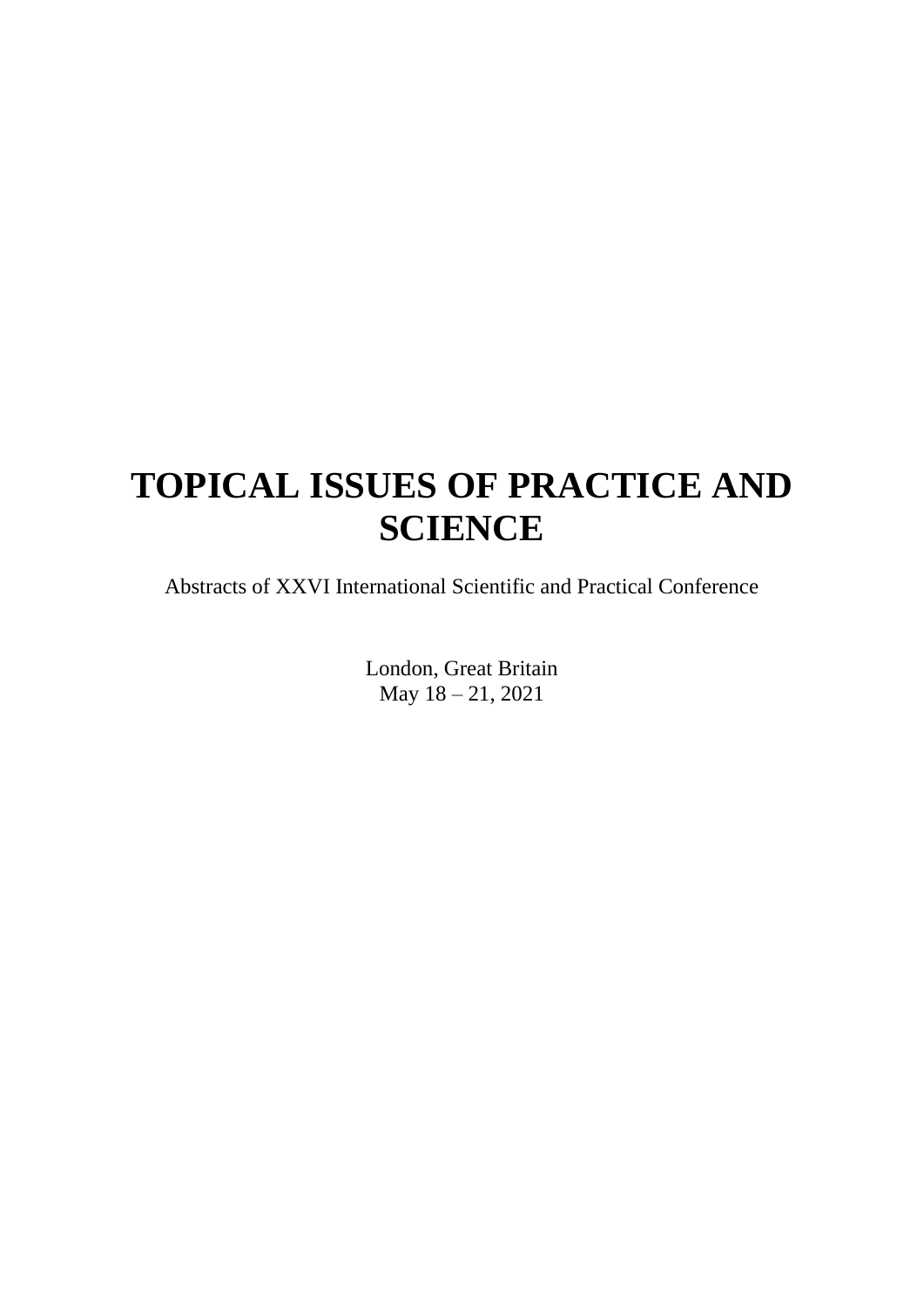#### Library of Congress Cataloging-in-Publication Data

#### UDC 01.1

The XXVI International Science Conference «Topical issues of practice and science», May 18 – 21, 2021, London, Great Britain. 835 p.

#### ISBN - 978-1-63848-661-9

#### DOI - 10.46299/ISG.2021.I.XXVI

#### EDITORIAL BOARD

| Pluzhnik Elena        | Professor of the Department of Criminal Law and Criminology<br>Odessa State University of Internal Affairs Candidate of Law,                                                                         |
|-----------------------|------------------------------------------------------------------------------------------------------------------------------------------------------------------------------------------------------|
|                       | <b>Associate Professor</b>                                                                                                                                                                           |
| Liubchych Anna        | Scientific and Research Institute of Providing Legal Framework for<br>the Innovative Development National Academy of Law Sciences of<br>Ukraine, Kharkiv, Ukraine, Scientific secretary of Institute |
|                       | Department of Accounting and Auditing Kharkiv                                                                                                                                                        |
| Liudmyla Polyvana     | National Technical University of Agriculture named after Petr                                                                                                                                        |
|                       | Vasilenko, Ukraine                                                                                                                                                                                   |
|                       | Candidate of Economic Sciences, Associate Professor of                                                                                                                                               |
| Mushenyk Iryna        | Mathematical Disciplines, Informatics and Modeling. Podolsk State                                                                                                                                    |
|                       | <b>Agrarian Technical University</b>                                                                                                                                                                 |
| Oleksandra Kovalevska | Dnipropetrovsk State University of Internal Affairs                                                                                                                                                  |
|                       | Dnipro, Ukraine                                                                                                                                                                                      |
|                       | Odessa State University of Internal Affairs,                                                                                                                                                         |
| Prudka Liudmyla       | Associate Professor of Criminology and Psychology Department                                                                                                                                         |
|                       | Doctor of Medical Sciences, Head of the Department of Health                                                                                                                                         |
| Slabkyi Hennadii      | Sciences, Uzhhorod National University.                                                                                                                                                              |
|                       | Ph.D. in Machine Friction and Wear (Tribology), Associate                                                                                                                                            |
|                       | Professor of Department of Tractors and Agricultural Machines,                                                                                                                                       |
| Marchenko Dmytro      | Maintenance and Servicing, Lecturer, Deputy dean on academic                                                                                                                                         |
|                       | affairs of Engineering and Energy Faculty of Mykolayiv National                                                                                                                                      |
|                       | Agrarian University (MNAU), Mykolayiv, Ukraine                                                                                                                                                       |
|                       | Candidate of Technical Sciences, specialty 05.22.20 - operation and                                                                                                                                  |
| Harchenko Roman       | repair of vehicles.                                                                                                                                                                                  |
|                       | Ph.D. (Economics), specialty: 08.00.04 "Economics and                                                                                                                                                |
| Belei Svitlana        | management of enterprises (by type of economic activity)"                                                                                                                                            |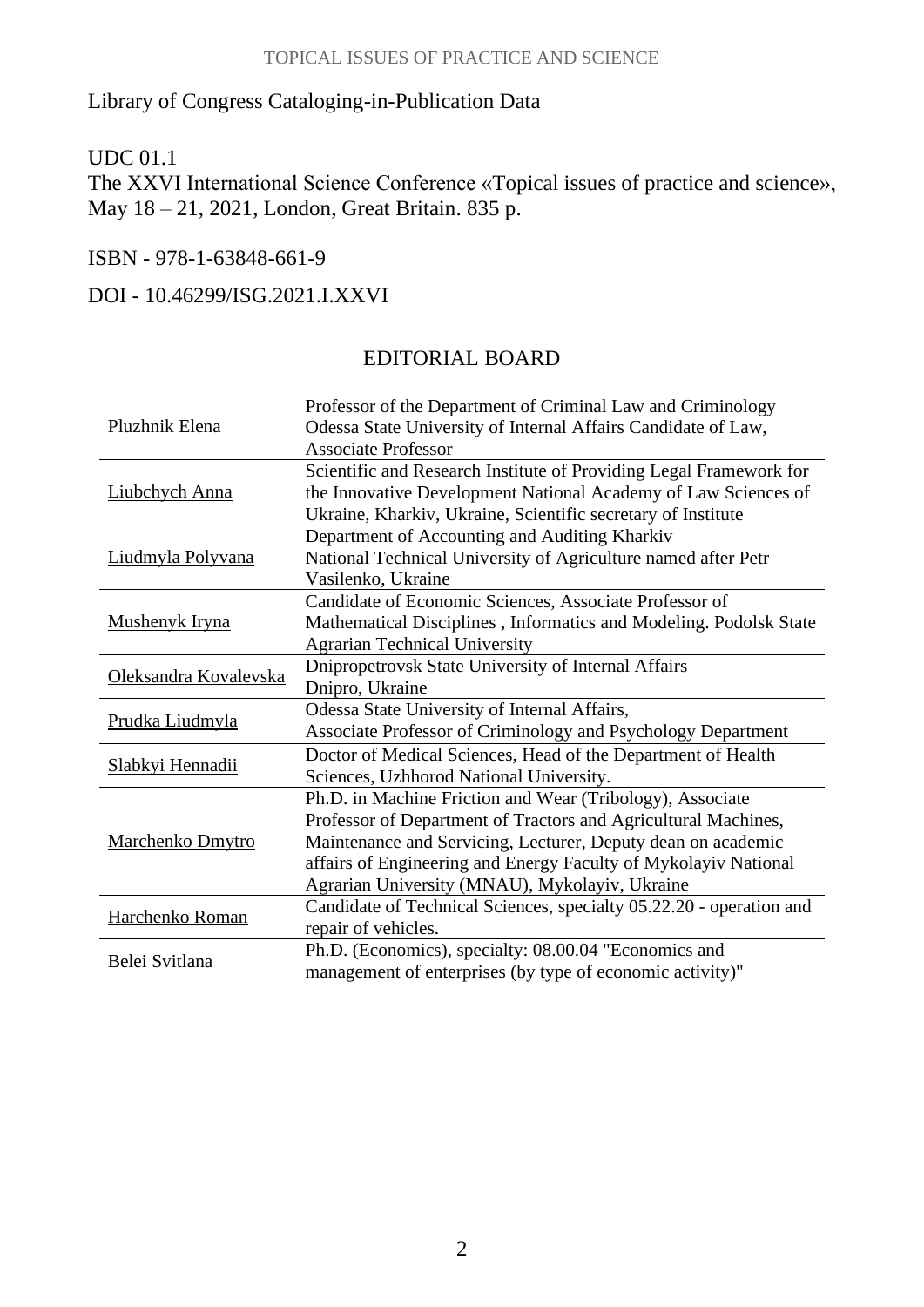#### TOPICAL ISSUES OF PRACTICE AND SCIENCE

### TABLE OF CONTENTS

|                  | <b>AGRICULTURAL SCIENCES</b>                                                                           |    |  |
|------------------|--------------------------------------------------------------------------------------------------------|----|--|
| 1.               | Dudar I., Lytvyn O., Bomba M., Dudar O., Korpita H.                                                    | 23 |  |
|                  | KNIAZHA IS PERSPECTIVE VARIETY OF POTATO                                                               |    |  |
|                  | ARCHITECTURE, CONSTRUCTION                                                                             |    |  |
| 2.               | Вишневський Д.С.                                                                                       | 25 |  |
|                  | ТЕРИТОРІАЛЬНЕ ПЛАНУВАННЯ: РІВНІ ЗАСТОСУВАННЯ                                                           |    |  |
| 3.               | Ескермесов Ж.Е., Дуйсембаев И., Асылбеков А.Ш.,<br>Успанова Б.Б.                                       | 27 |  |
|                  | ЖОҒАРЫ ТЕМПЕРАТУРАДАҒЫ ИІЛУ БЕРІКТІГІ ЖОҒАРЫ<br>БОЛАТ ФИБРОБЕТОНЫ                                      |    |  |
| $\overline{4}$ . | Ескермесов Ж.Е., Дуйсембаев И., Асылбеков А.Ш.,<br>Успанова Б.Б.                                       | 31 |  |
|                  | ЖОҒАРЫ ТЕМПЕРАТУРАДАҒЫ ИІЛУ БЕРІКТІГІ ЖОҒАРЫ<br>БОЛАТ ФИБРОБЕТОНЫ                                      |    |  |
| 5.               | Котова О.П.                                                                                            | 35 |  |
|                  | ФОРМУВАННЯ НОВИХ ЕЛЕМЕНТІВ СИСТЕМИ ЗЕЛЕНИХ<br>НАСАДЖЕНЬ КРУПНОГО МІСТА                                 |    |  |
| 6.               | Саньков П.М., Журбенко В.М.                                                                            | 40 |  |
|                  | КОМПЛЕКСНІ МОДЕЛІ РОЗВИТКУ МІСЬКИХ ПРОСТОРІВ<br>НА БАЗІ ТЕОРІЇ РЕЗОНАНСУ                               |    |  |
| 7.               | Фомина И.П.                                                                                            | 44 |  |
|                  | ВЛИЯНИЕ КОРРОЗИИ НА УСТОЙЧИВОСТЬ БЕТОННОЙ<br>КОЛОННЫ                                                   |    |  |
|                  | <b>ART</b>                                                                                             |    |  |
| 8.               | Волик Н.В.                                                                                             | 46 |  |
|                  | КАЗКОТВОРЧІСТЬ ТА ГРА ЯК ІННОВАЦІЙНІ ФОРМИ<br>РОБОТИ З УЧНЯМИ-ПОЧАТКІВЦЯМИ В ДИТЯЧІЙ<br>МУЗИЧНІЙ ШКОЛІ |    |  |
| 9.               | Овчаренко Н.                                                                                           | 49 |  |
|                  | РОБОТА НАД ВОКАЛЬНИМ РЕПЕРТУАРОМ В УМОВАХ<br>ДИСТАНЦІЙНОЇ ОСВІТИ                                       |    |  |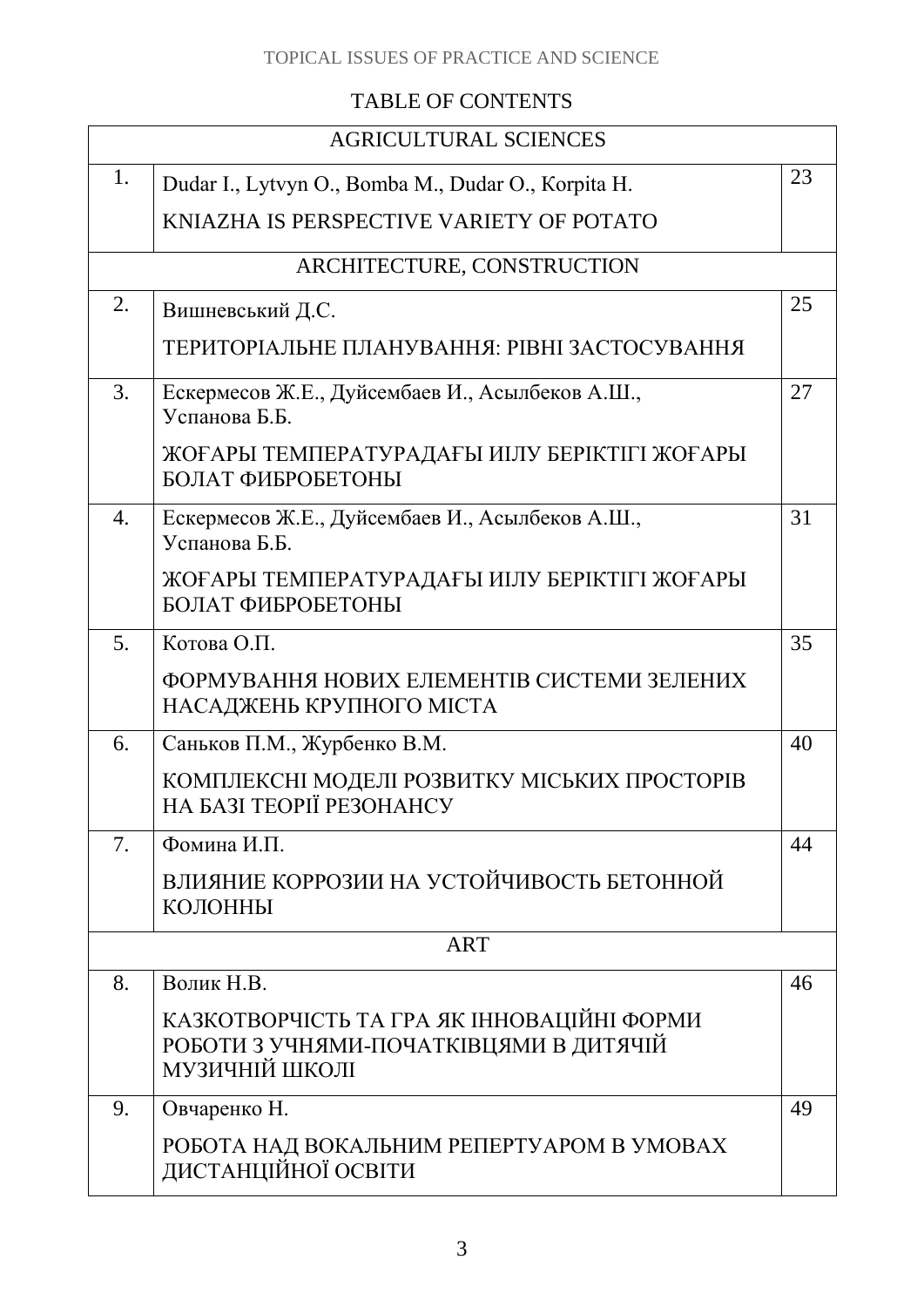| <b>BIOLOGICAL SCIENCES</b> |                                                                                                                         |    |
|----------------------------|-------------------------------------------------------------------------------------------------------------------------|----|
| 10.                        | Андреєв В.А.                                                                                                            | 52 |
|                            | НАПРЯМИ УДОСКОНАЛЕННЯ ФУНКЦІОНУВАННЯ СФЕРИ<br>УТИЛІЗАЦІЇ МЕДИЧНИХ ВІДХОДІВ В УКРАЇНІ                                    |    |
| 11.                        | Калиниченко І.О., Щапова А.Ю.                                                                                           | 60 |
|                            | СОЦІАЛЬНО-ГІГІЄНІЧНІ УМОВИ ЖИТТЄДІЯЛЬНОСТІ<br>ДІТЕЙ 15-17 РОКІВ З РІЗНИМ РІВНЕМ РУХОВОЇ<br><b>АКТИВНОСТІ</b>            |    |
| 12.                        | Палієнко О.А., Єрічева Т.Ю.                                                                                             | 66 |
|                            | ВПЛИВ ГІПОДИНАМІЇ ЯК ФАКТОРА НАВЧАЛЬНОГО<br>ПРОЦЕСУ НА ОРГАНІЗМ УЧНІВ ПРОФЕСІЙНО-ТЕХНІЧНОЇ<br>ОСВІТИ                    |    |
| 13.                        | Тарусова Н., Салько Д.                                                                                                  | 75 |
|                            | ВІДЕОЕКОЛОГІЧНІ АСПЕКТИ ЗАБРУДНЕННЯ МІСЬКИХ<br>ЕКОСИСТЕМ НА ПРИКЛАДІ МІСТА МЕЛІТОПОЛЬ                                   |    |
|                            | <b>CHEMICAL SCIENCES</b>                                                                                                |    |
| 14.                        | Virych S., Shved M.                                                                                                     | 81 |
|                            | MODERNIZATION OF THE HEAT EXCHANGER IN THE<br>SCHEME OF PRODUCTION OF SUSPENSION POLYSTYRENE                            |    |
| 15.                        | Левашов Д.В., Черних В.П., Шемчук Л.М., Шемчук Л.А.                                                                     | 83 |
|                            | ЕСТЕРИ 4-ГІДРОКСИ-2-ОКСО-6-R-ЦИКЛОГЕКСЕН-2-<br>КАРБОНОВОЇ КИСЛОТИ: НОВІ БІЛДІНГ-БЛОКИ ДЛЯ<br>БАГАТОКОМПОНЕНТНИХ РЕАКЦІЙ |    |
|                            | <b>ECONOMIC SCIENCES</b>                                                                                                |    |
| 16.                        | Grynjo C., Drozdovskyy Y.                                                                                               | 87 |
|                            | ECONOMIC DIPLOMACY AS A POLITICAL AND ECONOMIC<br><b>CATEGORY</b>                                                       |    |
| 17.                        | Iurchenko M., Klymenko T.                                                                                               | 91 |
|                            | THE METHOD FOR EVALUATING UNKNOWN PARAMETERS<br>IN A MODEL WITH A STOCHASTIC TREND                                      |    |
| 18.                        | Malinoshevska K.                                                                                                        | 94 |
|                            | LAND REFORM AS A DIRECTION OF STRATEGY<br><b>CONSTRUCTION</b>                                                           |    |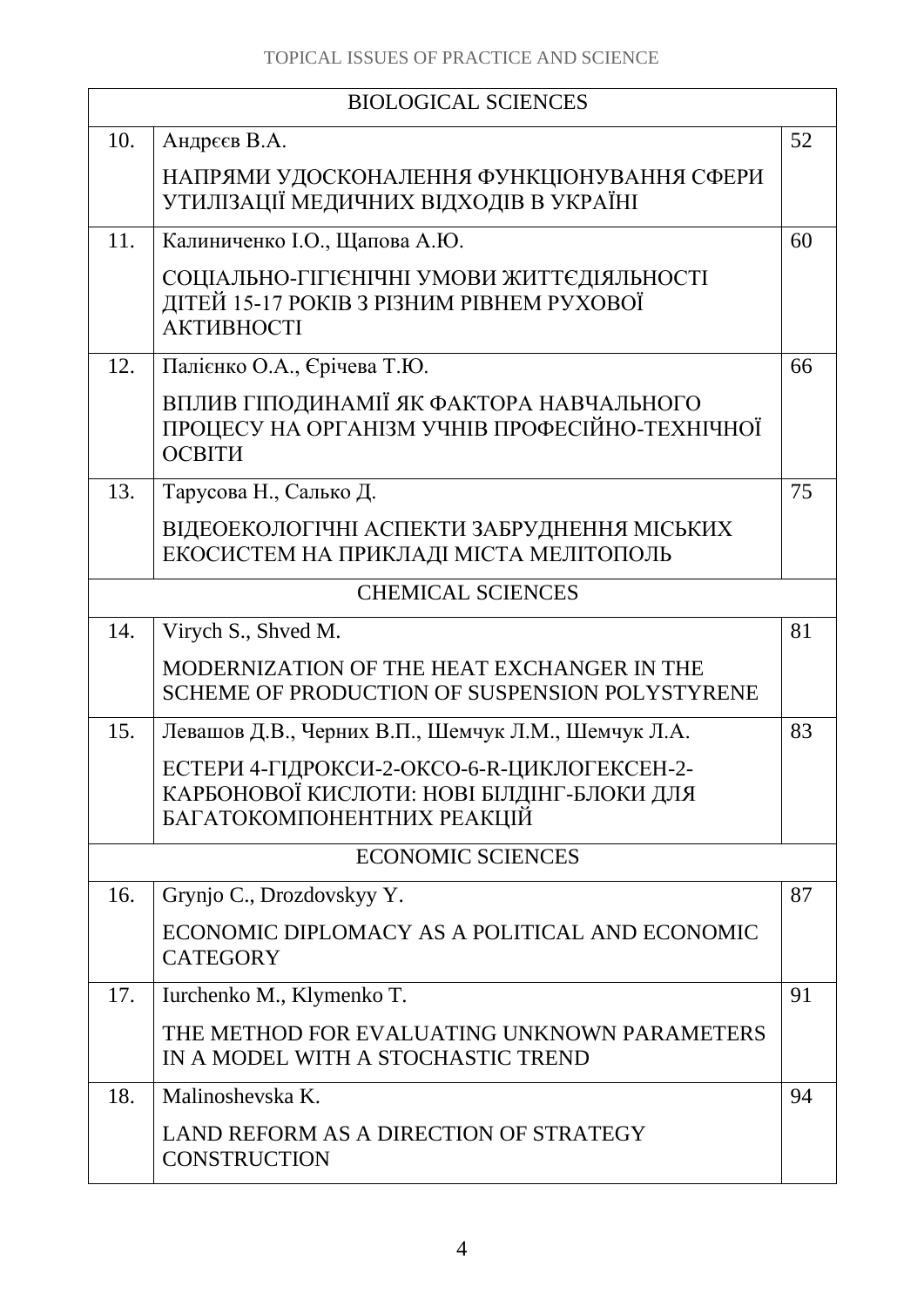| 19. | Mukhambetova Z., Kulsharbekova G.                                                                                  | 96  |
|-----|--------------------------------------------------------------------------------------------------------------------|-----|
|     | FINANCIAL MANAGEMENT OF THE HEALTHCARE SYSTEM                                                                      |     |
|     | IN THE REPUBLIC OF KAZAKHSTAN                                                                                      |     |
| 20. | Атаманчук З.А., Цибрій Л.О.                                                                                        | 103 |
|     | СУЧАСНІ ТРЕНДИ ГЛОБАЛЬНОГО ІНВЕСТУВАННЯ                                                                            |     |
| 21. | Блінов Ю.С., Фатальчук А.В., Корчинський В.В.                                                                      | 107 |
|     | МЕТОДИКА УДОСКОНАЛЕННЯ МЕХАНІЗМУ<br>ОБОРОННОГО ПЛАНУВАННЯ В ОБОРОННІЙ СФЕРІ                                        |     |
| 22. | Гармаш А.О., Белова Т.Г.                                                                                           | 115 |
|     | СТРАТЕГІЇ ЗАБЕЗПЕЧЕННЯ ІНФРАСТРУКТУРИ ІТ-<br>КОМПАНІЙ                                                              |     |
| 23. | Касым И.Р.                                                                                                         | 118 |
|     | СТРАТЕГИЧЕСКИЕ ОРИЕНТИРЫ АКТИВИЗАЦИИ<br>ИНВЕСТИЦИОННО-ИННОВАЦИОННОЙ ПОЛИТИКИ<br>ПРЕДПРИЯТИЙ СТРОИТЕЛЬНОЙ КОМПЛЕКСА |     |
| 24. | Климчук М.М., Титок В.В., Поляк О.П.                                                                               | 120 |
|     | СИСТЕМА УПРАВЛІННЯ РИЗИКАМИ ПІДПРИЄМСТВА:<br>ЦИФРОВІЗАЦІЯ, ФІНАНСУВАННЯ, ІННОВАЦІЇ                                 |     |
| 25. | Синиця В.А., Щербак В.Г.                                                                                           | 124 |
|     | ПІДПРИЄМНИЦТВО В СФЕРІ КУЛЬТУРИ                                                                                    |     |
| 26. | Тукіла К.Л., Тарасенко Л.О.                                                                                        | 127 |
|     | ПИТАННЯ НАРАХУВАННЯ ТА ВИПЛАТИ ДИВІДЕНДІВ ЗА<br>НАЯВНОСТІ НЕПОКРИТИХ ЗБИТКІВ                                       |     |
|     | <b>GEOGRAPHICAL SCIENCE</b>                                                                                        |     |
| 27. | Butkaliuk K., Bulycheva T., Hryniuk T.                                                                             | 131 |
|     | PROSPECTS OF CROSS-BORDER COOPERATION AND<br><b>COMPETITIVENESS OF REGIONS OF UKRAINE</b>                          |     |
| 28. | Popovych N.                                                                                                        | 135 |
|     | QUEST ROOMS AND POSSIBILITIES OF THEIR USAGE IN<br>THE TEACHING OF GEOGRAPHY                                       |     |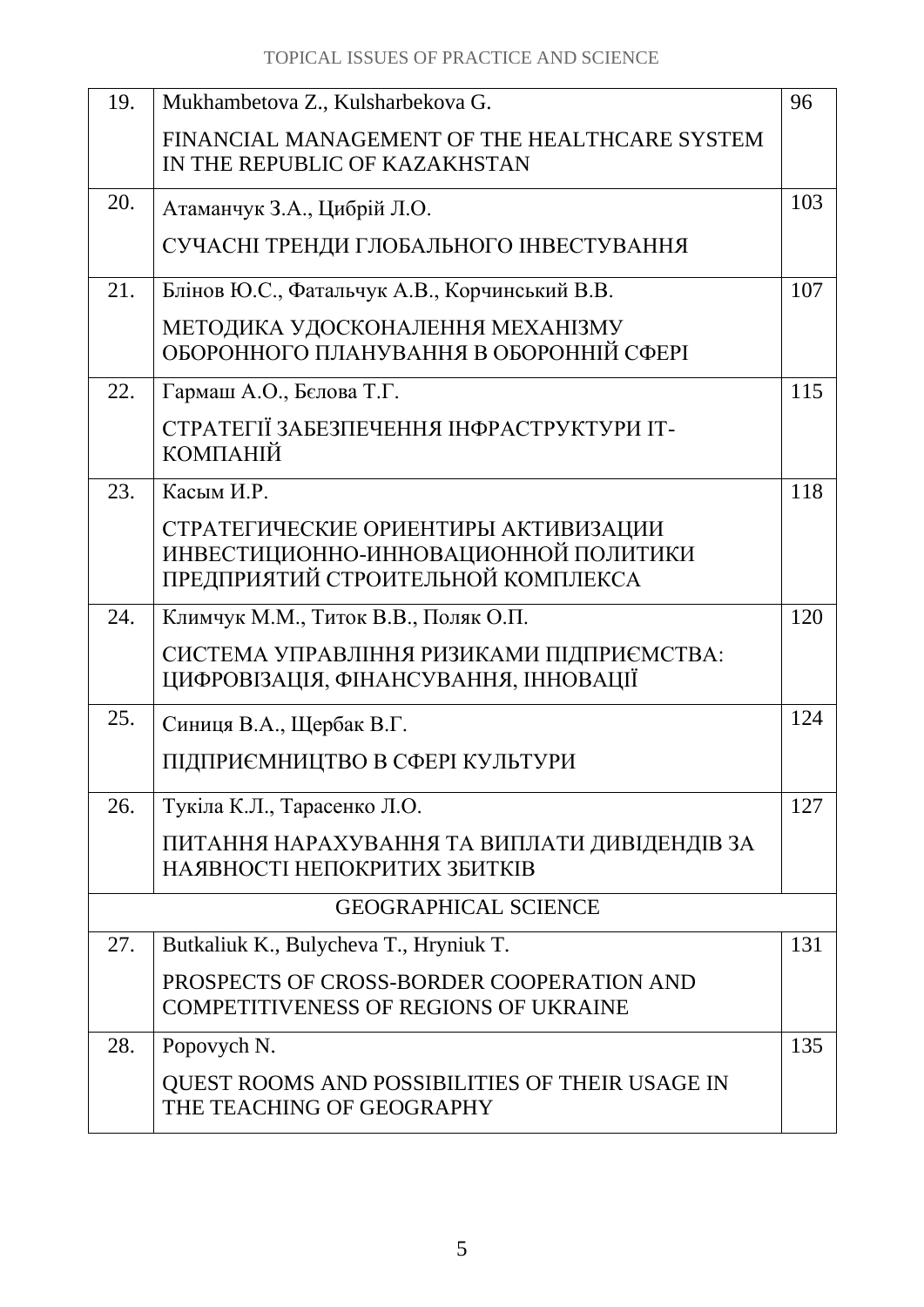| 29. | Herasymchuk Y., Pet'ko L.                                                                  | 138 |
|-----|--------------------------------------------------------------------------------------------|-----|
|     | ENGLISH ROMANTIC POETS JOHN KEATS AND PERCY                                                |     |
|     | BYSSHE SHELLEY IN ROME AND THE LEGENDARY MOVIE<br>"ROMAN HOLIDAY"                          |     |
|     | <b>GEOLOGICAL SCIENCES</b>                                                                 |     |
| 30. | Tuzyak Y.                                                                                  | 150 |
|     | CONCEPTUAL AND THEORETICAL MODEL OF NATURAL<br>MUSEUMS IN THE PARADIGM OF MODERN EDUCATION |     |
|     | <b>HISTORICAL SCIENCES</b>                                                                 |     |
| 31. | Нашивочніков О.О., Покотило О.І.                                                           | 154 |
|     | ПРОБЛЕМИ РОЗВИТКУ ВМС ЗС УКРАЇНИ В УМОВАХ<br>РОСІЙСЬКОЇ АГРЕСІЇ                            |     |
| 32. | Mykhailiuk V.                                                                              | 157 |
|     | ON ENVIRONMENTAL SAFETY ISSUES IN UKRAINIAN<br><b>AGRICULTURE</b>                          |     |
| 33. | Mykhailiuk V., Mykhailiuk E.                                                               | 159 |
|     | PECULIARITIES OF GENDER RELATIONS IN UKRAINE IN<br>1945 - THE BEGINNING OF THE 1990S       |     |
| 34. | Ігнатоля М.М.                                                                              | 161 |
|     | СЛОВАЦЬКО-УГОРСЬКИЙ КОНФЛІКТ В БЕРЕЗНІ 1939 Р.:<br>ПОЛІТИЧНІ ТА ПСИХОЛОГІЧНІ НАСЛІДКИ      |     |
| 35. | Візітів Ю.М., Сєвєрова О.В.                                                                | 164 |
|     | ДО ІСТОРІЇ КРАЄЗНАВЧОГО STEAM-ПРОЕКТУ «ЛЯЛЬКА-<br>МОТАНКА» - «РОДОВІД»                     |     |
| 36. | Довгалець О.М.                                                                             | 168 |
|     | ПРЕДСТАВНИЦТВО ПАРТІЙ НАЦІОНАЛЬНИХ МЕНШИН В<br>УКРАЇНСЬКІЙ ЦЕНТРАЛЬНІЙ РАДІ                |     |
| 37. | Козлов I., Слєпченко В., Демочко Г.                                                        | 173 |
|     | «ЧЕРВОНИЙ ХРЕСТ»: ЗАРОДЖЕННЯ ТА ПЕРШІ КРОКИ                                                |     |
|     |                                                                                            |     |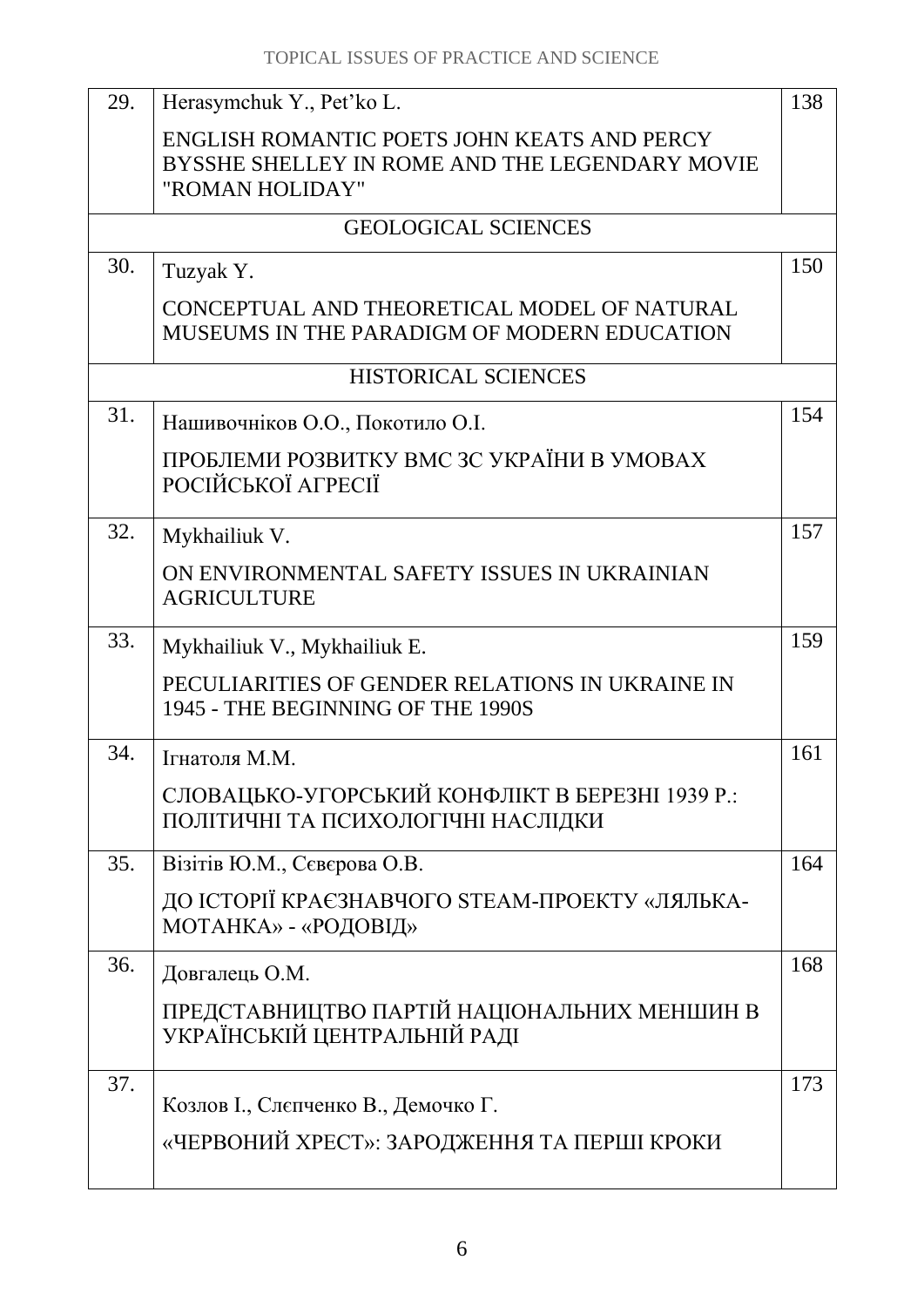| <b>LEGAL SCIENCES</b> |                                                                                                    |     |
|-----------------------|----------------------------------------------------------------------------------------------------|-----|
| 38.                   | Бережницька Г.І., Оліщук П.О.                                                                      | 175 |
|                       | ОРЕНДА ЯК ФОРМА РЕАЛІЗАЦІЇ ГРОМАДЯНАМИ ЇХНІХ<br>ЗЕМЕЛЬНИХ ПРАВ                                     |     |
| 39.                   | Каспаров Є.С.                                                                                      | 178 |
|                       | ПРАВОВА ПРИРОДА ДОГОВОРУ ПЕРЕСТРАХУВАННЯ                                                           |     |
| 40.                   | Січковська І.В., Соколовський В.Ю.                                                                 | 180 |
|                       | ЗНАЧЕННЯ СЛІДЧОГО ЕКСПЕРИМЕНТУ ЯК С(Р)Д ПІД ЧАС<br>ДОСУДОВОГО РОЗСЛІДУВАННЯ                        |     |
| 41.                   | Федосенко Н.А.                                                                                     | 183 |
|                       | ЩОДО ПРОБЛЕМ ПРИЗНАЧЕННЯ ЕКСПЕРТИЗИ У<br>ЦИВІЛЬНОМУ СУДОЧИНСТВІ                                    |     |
| 42.                   | Guyvan P.                                                                                          | 186 |
|                       | THE IMPORTANCE OF GOOD FAITH FOR THE ANCIENT<br><b>HOLDERSHIP OF ANOTHER'S RIGHT</b>               |     |
| 43.                   | Ігнатченко І.Г.                                                                                    | 193 |
|                       | ПРОБЛЕМИ І ПЕРСПЕКТИВИ ЗАКОНОДАВЧОГО<br>РЕГУЛЮВАННЯ ІНФОРМАЦІЙНОЇ СФЕРИ В УКРАЇНІ                  |     |
| 44.                   | Гавронський С.В., Новицька О.Г., Ялдак А.Б.                                                        | 201 |
|                       | ПОЧАТОК ДОСУДОВОГО РОЗСЛІДУВАННЯ: ПОРЯДОК ТА<br>ПІДСЛІДНІСТЬ                                       |     |
| 45.                   | Гордієнко Д.Р.                                                                                     | 208 |
|                       | ОСОБЛИВОСТІ ДОГОВОРУ СТРАХУВАННЯ                                                                   |     |
| 46.                   | Гришко В.І., Перепелиця К.О.                                                                       | 210 |
|                       | ОСОБЛИВОСТІ НАДАННЯ ПРАВОВИХ ПОСЛУГ В УКРАЇНІ<br>ОСОБАМ, ПОСТРАЖДАЛИМ ВІД ДОМАШНЬОГО<br>НАСИЛЬСТВА |     |
| 47.                   | Одолінська Д.А.                                                                                    | 214 |
|                       | ПРО ПОДІЛ МАЙНА ПОДРУЖЖЯ В НАТУРІ                                                                  |     |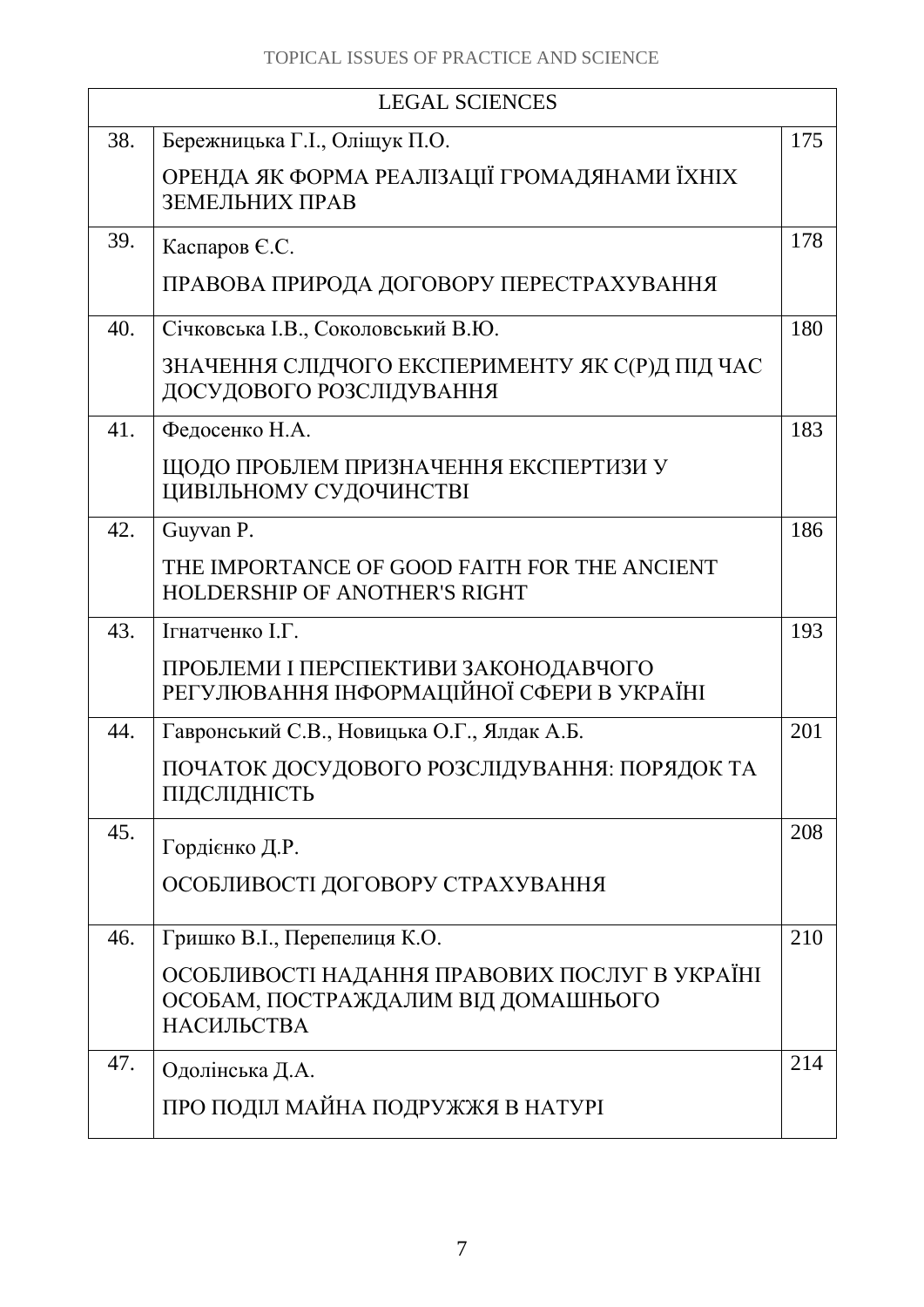| 48. | Парамоненко К.С.                                    | 219 |
|-----|-----------------------------------------------------|-----|
|     | АНТИМОНОПОЛЬНЕ ЗАКОНОДАВСТВО: ЗАРУБІЖНИЙ            |     |
|     | ДОСВІД ТА МЕЖІ ЙОГО АДАПТАЦІЇ ДО РЕАЛІЙ УКРАЇНИ     |     |
| 49. | Слобоженко І.Р.                                     | 222 |
|     | КОРПОРАТИВНИЙ ДОГОВІР ЯК ІНСТРУМЕНТ                 |     |
|     | КОРПОРАТИВНОГО УПРАВЛІННЯ                           |     |
| 50. | Троцька В.М.                                        | 227 |
|     | СТРОКИ ЧИННОСТІ МАЙНОВИХ ПРАВ ВИКОНАВЦІВ І          |     |
|     | ВИРОБНИКІВ ФОНОГРАМ ВІДПОВІДНО ДО                   |     |
|     | ЗАКОНОДАВСТВА ЄС ТА УКРАЇНИ                         |     |
| 51. | Хатнюк Н.С., Левицька А.А., Чередничок А.С.         | 233 |
|     | КРИПТОВАЛЮТА, ЯК ОБ'ЄКТ МАЙНОВИХ ПРАВ               |     |
|     | MANAGEMENT, MARKETING                               |     |
| 52. | Моложникова В.В., Могилова А.Ю.                     | 236 |
|     | НАПРЯМКИ ПІДВИЩЕННЯ КОНКУРЕНТОСПРОМОЖНОСТІ          |     |
|     | ТУРИСТИЧНОГО ПІДПРИЄМСТВА                           |     |
| 53. | Dykan O., Mkrtychyan D., Krykhtina Y., Glushenko T. | 239 |
|     | SEQUENCE OF FORMATION OF THE TERRITORIAL            |     |
|     | <b>COMMUNITY'S SOCIAL CAPITAL</b>                   |     |
| 54. | Rybko N., Tkachuk L.                                | 243 |
|     | ORGANIZATIONAL STRUCTURE AS A DETERMINING           |     |
|     | FACTOR IN THE SUCCESS OF THE ENTERPRISE             |     |
| 55. | Shaposhnikova O.                                    | 247 |
|     | INNOVATIVE INVESTMENTS IN UKRAINE: TYPES,           |     |
|     | SOURCES, AREAS OF ACTIVITY, DEVELOPMENT             |     |
|     | <b>PROBLEMS</b>                                     |     |
| 56. | Ведькал М.С.                                        | 250 |
|     | «АНАЛІЗ РИНКУ СКЛАДСЬКОЇ ЛОГІСТИКИ»                 |     |
| 57. | Волківська А.М., Осовська Г.В.                      | 257 |
|     | КОРПОРАТИВНА КУЛЬТУРА В СИСТЕМІ УПРАВЛІННЯ          |     |
|     | ПІДПРИЄМСТВОМ                                       |     |
|     |                                                     |     |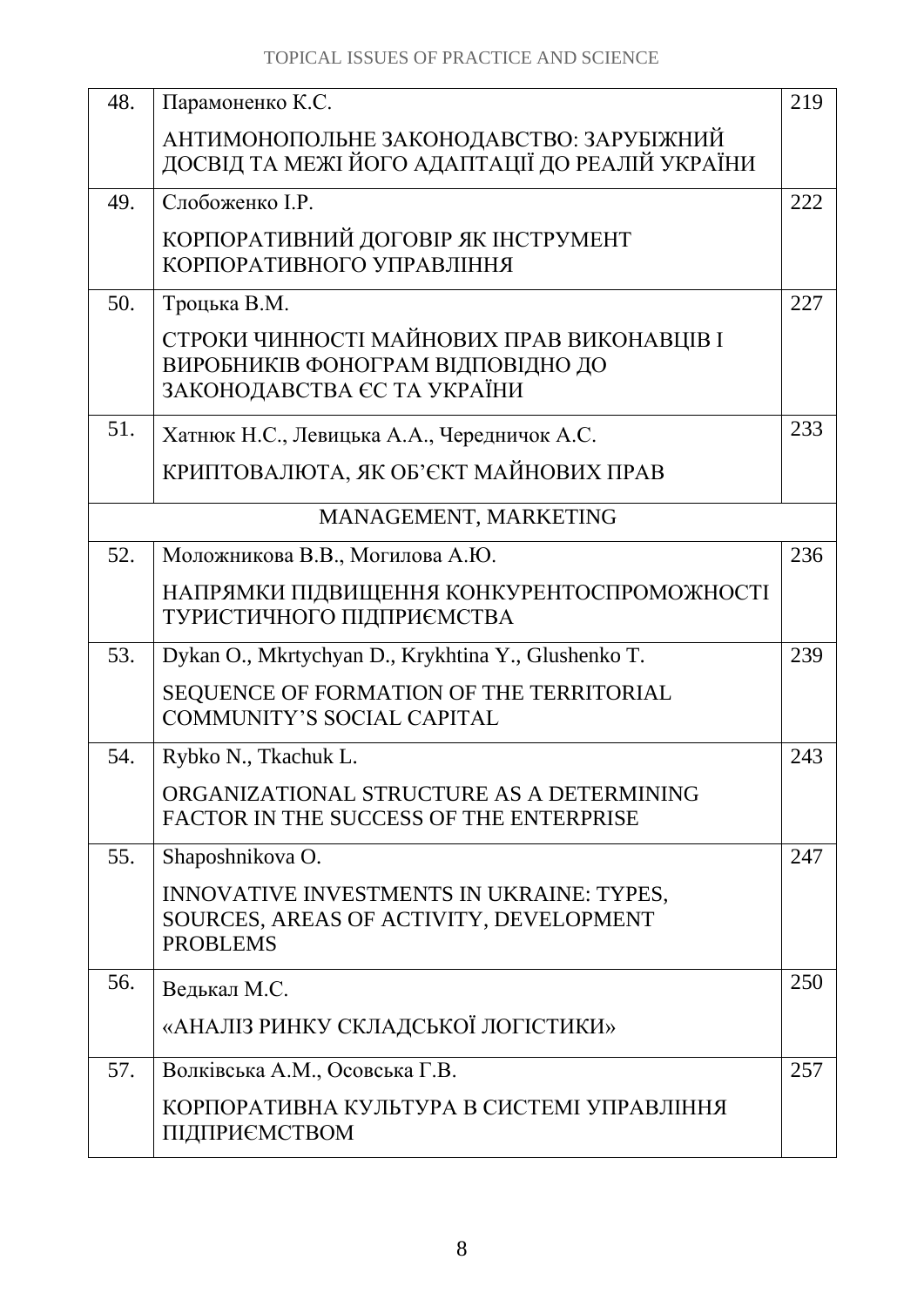| 58. | Дудзяк О.А., Прокопов Д.В.                                                                                            | 263 |
|-----|-----------------------------------------------------------------------------------------------------------------------|-----|
|     | СУЧАСНИЙ СТАН АЛЬТЕРНАТИВНИХ ДЖЕРЕЛ ЕНЕРГІЇ В<br><b>YKPAÏHI</b>                                                       |     |
| 59. | Косенко А.В., Мельников О.Ф., Минко П.С.                                                                              | 267 |
|     | ІНОЗЕМНИЙ ДОСВІД УДОСКОНАЛЕННЯ СИСТЕМИ<br>ПІДГОТОВКИ ДЕРЖАВНИХ СЛУЖБОВЦІВ В УКРАЇНІ                                   |     |
| 60. | Костюк Л., Назімов І., Плотнікова М., Ramanauskas J.                                                                  | 274 |
|     | БАГАТОФУНКЦІОНАЛЬНЕ УПРАВЛІННЯ<br>ІНВЕСТИЦІЙНИМИ РЕСУРСАМИ ТЕРИТОРІАЛЬНИХ<br>ГРОМАД                                   |     |
| 61. | Толпежнікова Т.Г., Маліч Л.А., Шишман Д.                                                                              | 280 |
|     | УПРАВЛІННЯ ПРОЄКТОМ СТВОРЕННЯ ІНТЕРНЕТ-<br>ТОРГІВЛІ ДЛЯ ПІДПРИЄМСТВ СФЕРИ РИТЕЙЛУ, ЯК<br>СКЛАДОВОЇ СТРАТЕГІЇ РОЗВИТКУ |     |
|     | <b>MEDICAL SCIENCES</b>                                                                                               |     |
| 62. | Kuchuk O.P., Tymkiv A.Y., Krupiak V.O.                                                                                | 287 |
|     | PECULIARITY OF EYE INJURY IN BUKOVINA                                                                                 |     |
| 63. | Орос М.М., Жупан А.Є.                                                                                                 | 290 |
|     | ВПЛИВ ДИСТАНЦІЙНОГО НАВЧАННЯ НА ЯКІСТЬ СНУ<br>СТУДЕНТІВ-МЕДИКІВ                                                       |     |
| 64. | Ivanenko M., Nakonechna S.                                                                                            | 295 |
|     | ЗАСТОСУВАННЯ ЛАЗЕРНОЇ ПРОТОЧНОЇ ЦИТОМЕТРІЇ У<br>МЕДИЦИНІ І БІОЛОГІЇ                                                   |     |
| 65. | Kireyev I., Zhabotynska N.                                                                                            | 298 |
|     | STRATEGY FOR PROVIDING MEDICAL CARE FOR PATIENTS<br>WITH LONG COVID                                                   |     |
| 66. | Liabakh A., Kucher I.                                                                                                 | 300 |
|     | DOES THE DISTAL TIBIOFIBULAR STABILIZATION AFFECT<br>THE FUNCTIONAL OUTCOME OF ANKLE FRACTURES?                       |     |
| 67. | Osukhovska O., Kovalenko N.                                                                                           | 303 |
|     | FEATURES OF DEPRESSIVE SYMPTOMS IN INTERNALLY<br><b>DISPLACED PERSONS</b>                                             |     |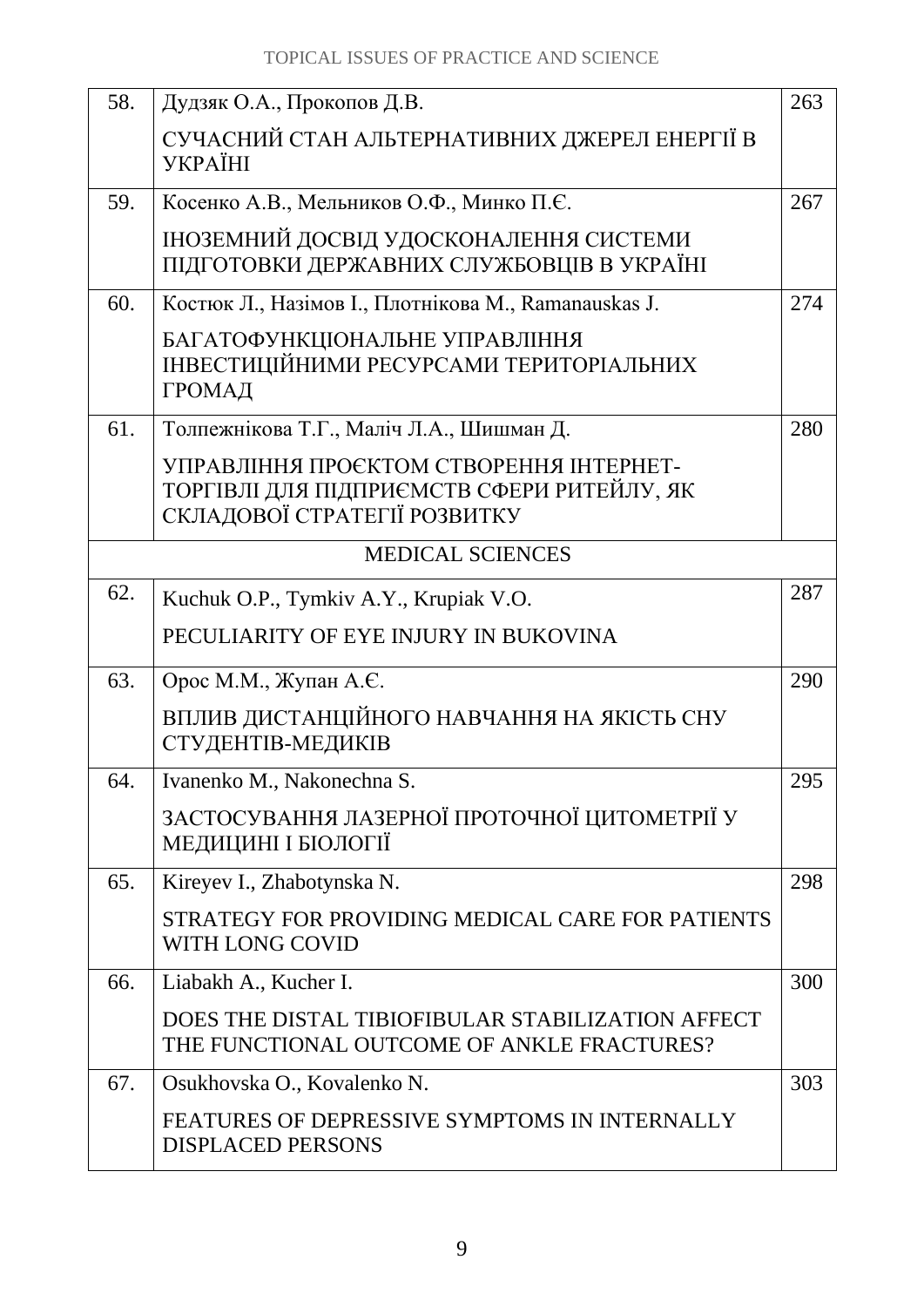| 68. | Pushko O., Lytvynenko N.                                                                                                                                                                    | 306 |
|-----|---------------------------------------------------------------------------------------------------------------------------------------------------------------------------------------------|-----|
|     | ASSESSMENT OF THE FUNCTIONAL RECOVERY OF MOTOR<br>DISORDERS AFTER CEREBRAL HEMISPHERIC ISCHEMIC<br>STROKE UNDER THE INFLUENCE OF ACTIVE<br>REHABILITATION IN THE TREATMENT REGIME           |     |
| 69. | Slonetskyi B., Tutchenko M., Kotsiubenko V., Besedinsky M.,<br>Verbytskyi I.                                                                                                                | 309 |
|     | MORPHO-FUNCTIONAL FEATURES OF DIRECT<br>RHEOINTESTINOGRAPHY TO ASSESS DECOMPENSATED<br><b>ENTEROPATHY</b>                                                                                   |     |
| 70. | Stakhova A., Kondratiuk V.                                                                                                                                                                  | 312 |
|     | <b>FEATURES OF DEPRESSION IN PATIENTS WITH</b><br>RHEUMATOID ARTHRITIS AND RESISTANT HYPERTENSION                                                                                           |     |
| 71. | Zaripov N.A.                                                                                                                                                                                | 314 |
|     | NEW OPPORTUNITIES FOR OBJECTIFICATION OF EARLY<br>COGNITIVE DYSFUNCTION IN PATIENTS WITH<br>PARKINSON'S DISEASE ON THE EXAMPLE OF THE TEST<br>"RECOGNITION OF VISUAL-SPATIAL STIMULI (SRM)" |     |
| 72. | Басюга І.О., Пахаренко Л.В., Куса О.М.                                                                                                                                                      | 320 |
|     | МЕТАБОЛІЧНІ ПОРУШЕННЯ У ЖІНОК<br>РЕПРОДУКТИВНОГО ВІКУ                                                                                                                                       |     |
| 73. | Демецька О.В., Еджибія О.М., Буранова Я.Ю.                                                                                                                                                  | 322 |
|     | ПРЕДИКТОРИ ЕМОЦІЙНОГО ВИГОРАННЯ МЕДИЧНИХ<br>ПРАЦІВНИКІВ ПІД ЧАС ПАНДЕМІЇ COVID-19                                                                                                           |     |
| 74. | Коваль Г.М., Карбованець О.І., Коваль А., Бонка О.В.                                                                                                                                        | 325 |
|     | РОЛЬ МІКРОБІОЦЕНОЗУ ПІХВИ В ГЕНЕЗІ<br>НЕВИНОШУВАННЯ ВАГІТНОСТІ                                                                                                                              |     |
| 75. | Куліш Т.С.                                                                                                                                                                                  | 331 |
|     | «ПРОБЛЕМИ ПЕРЕПОВНЕНИХ СМІТТЄВИХ БАКІВ З<br>ПОБУТОВИМ СМІТТЯМ ЗАСОБАМИ ІНДИВІДУАЛЬНОГО<br>ЗАХИСТУ»                                                                                          |     |
| 76. | Проценко В.В., Бур'янов О.А., Абудейх У., Солоніцин Є.О.,<br>Коноваленко В.Ф.                                                                                                               | 337 |
|     | РЕЗУЛЬТАТИ ВИКОРИСТАННЯ МАТЕРІАЛУ НА ОСНОВІ<br>БІОАКТИВНОГО СКЛА В ОНКООРТОПЕДІЇ                                                                                                            |     |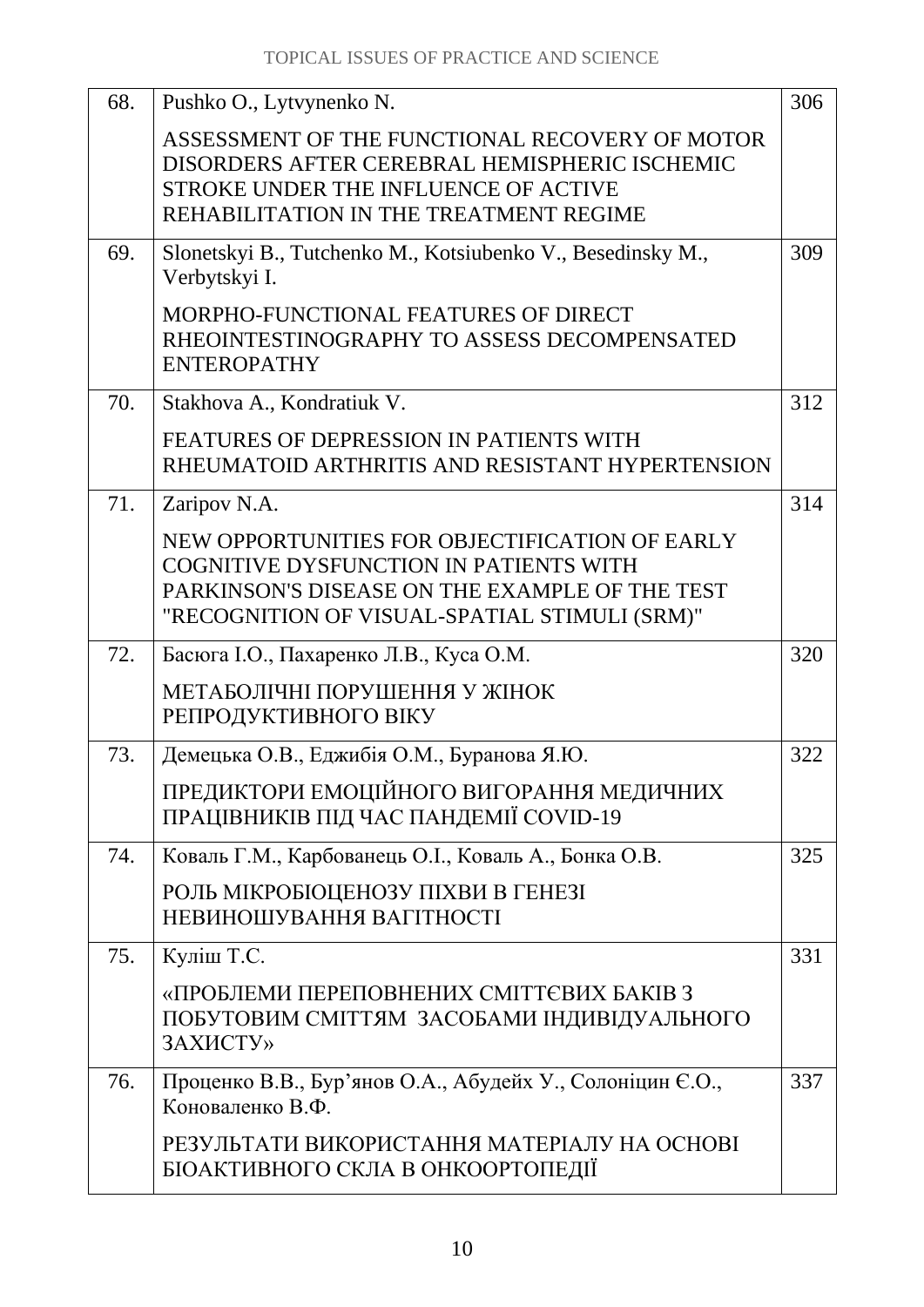| 77.                  | Пугач М.М., Колесник В.П., Герасимова О.В., Коханець А.М.                                                                                                                        | 340 |
|----------------------|----------------------------------------------------------------------------------------------------------------------------------------------------------------------------------|-----|
|                      | НЕОНАТАЛЬНИЙ СКРИНІНГ: ВІД ІСТОРІЇ ДО СЬОГОДЕННЯ                                                                                                                                 |     |
| 78.                  | Самойленко І.Г., Донець М.М., Кривошеєва В.В.                                                                                                                                    | 342 |
|                      | ОСОБЛИВОСТІ ПЕРЕБІГУ ХРОНІЧНОГО ПІЄЛОНЕФРИТ У<br>ДІТЕЙ НА ТЛІ ПОРУШЕННЯ ОБМІНУ СЕЧОВОЇ КИСЛОТИ                                                                                   |     |
| 79.                  | Чабан Т.В., Кузьмина А.В., Тюпа В.В., Бочаров В.М.                                                                                                                               | 345 |
|                      | РОЛЬ ФАКТОРА ФОН ВИЛЛЕБРАНДА В ПАТОГЕНЕЗЕ<br>ЭНДОТЕЛИАЛЬНОЙ ДИСФУНКЦИИ ПРИ COVID - 19 -<br>АССОЦИИРОВАННОЙ КОАГУЛОПАТИИ                                                          |     |
| 80.                  | Чабан Т.В., Бочаров В.М., Тюпа В.В., Кузьмина А.В.                                                                                                                               | 349 |
|                      | НЕКОТОРЫЕ АСПЕКТЫ ПАТОГЕНЕЗА КОРОНАВИРУСНОЙ<br>ИНФЕКЦИИ - COVID-19                                                                                                               |     |
| 81.                  | Чабан Т.В., Тюпа В.В., Бочаров В.М., Кузьміна О.В.                                                                                                                               | 354 |
|                      | РОЛЬ ЦЕРУЛОПЛАЗМІНУ У МЕХАНІЗМАХ РОЗВИТКУ<br>ЗАПАЛЕННЯ                                                                                                                           |     |
| PEDAGOGICAL SCIENCES |                                                                                                                                                                                  |     |
|                      |                                                                                                                                                                                  |     |
| 82.                  | Bohatu S.I.                                                                                                                                                                      | 357 |
|                      | PECULIARITIES OF TEACHING PHARMACEUTICAL BOTANY<br>TO STUDENTS OF THE PHARMACEUTICAL FACULTY<br><b>DURING THE PANDEMIC PERIOD</b>                                                |     |
| 83.                  | Kryvko M.                                                                                                                                                                        | 360 |
|                      | <b>CULTURAL AWARENESS AND EXPRESSION COMPETENCE</b><br>AS KEY COMPETENCE IN EDUCATIONAL POLICY OF THE<br><b>EUROPEAN UNION</b>                                                   |     |
| 84.                  | Sierykh L.                                                                                                                                                                       | 363 |
|                      | <b>CHARACTERISTICS OF THE LEVELS OF INTERACTION OF</b><br>GENERAL SECONDARY AND OUT-OF-SCHOOL EDUCATION<br><b>INSTITUTIONS IN THE AESTHETIC EDUCATION OF</b><br><b>TEENAGERS</b> |     |
| 85.                  | Sopieva B.A., Nusupalieva D.K.                                                                                                                                                   | 368 |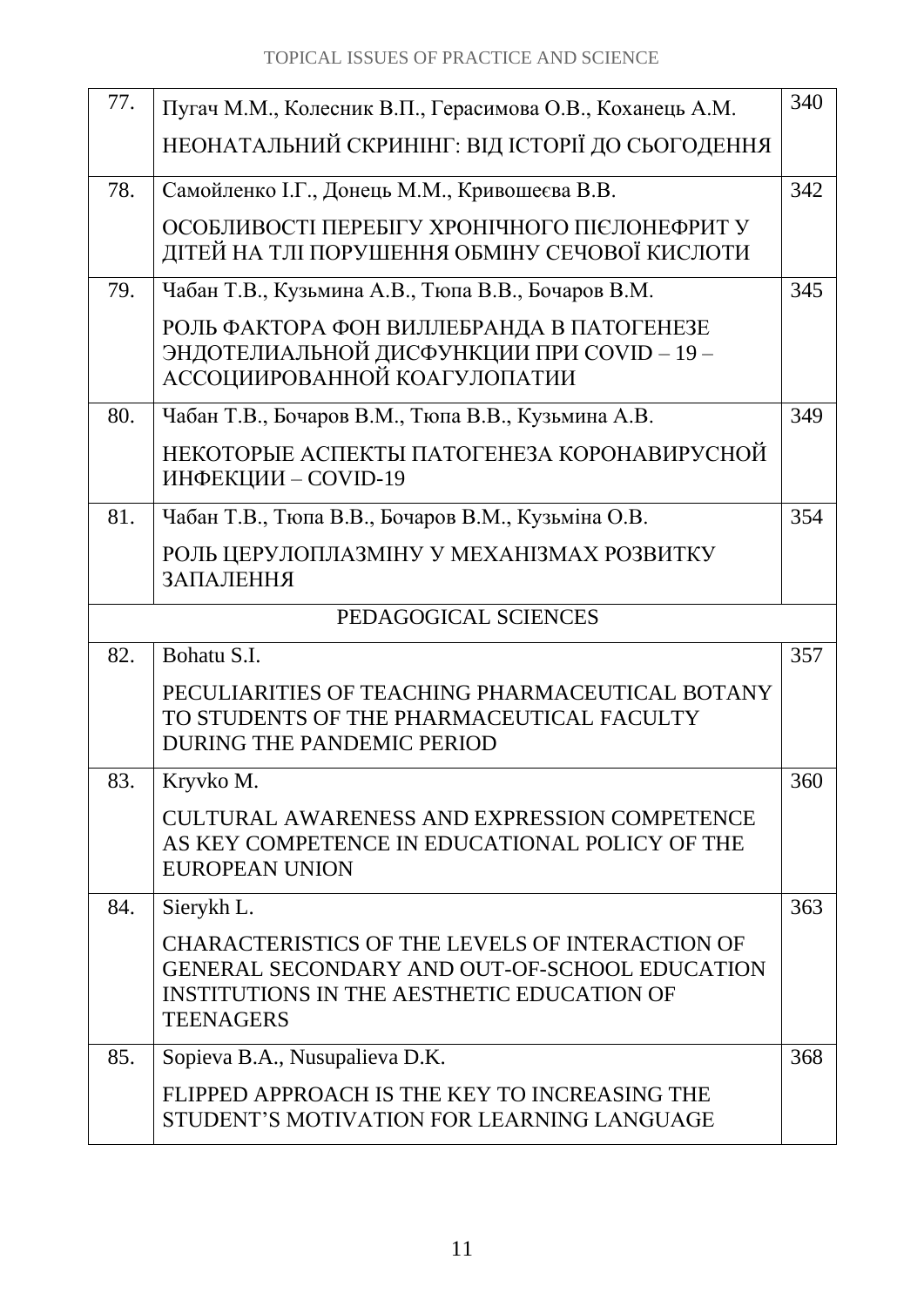| 86. | Zhygzhytova L., Kovalenko O.                                                                                  | 371 |
|-----|---------------------------------------------------------------------------------------------------------------|-----|
|     | <b>INNOVATIVE PEDAGOGICAL TECHNOLOGIES</b>                                                                    |     |
| 87. | Іонова І.М., Шутько Ю.О.                                                                                      | 373 |
|     | СОЦІАЛЬНО-ВИХОВНИЙ ПОТЕНЦІАЛ УЧНІВСЬКОГО<br>САМОВРЯДУВАННЯ                                                    |     |
| 88. | Андрейко С.С., Біланова Л.П., Мартиненко Н.В.                                                                 | 380 |
|     | ШЛЯХИ РОЗВИТКУ ЕМПАТІЇ ЗДОБУВАЧІВ ОСВІТИ У<br>ПРОЦЕСІ НАВЧАННЯ                                                |     |
| 89. | Артеменко Л.І.                                                                                                | 384 |
|     | КОГНІТИВНИЙ НАПРЯМ У НАВЧАННІ СИНТАКСИСУ<br>УКРАЇНСЬКОЇ МОВИ                                                  |     |
| 90. | Балла Л.В.                                                                                                    | 386 |
|     | ВИХОВАННЯ ДУХОВНИХ ЦІННОСТЕЙ ФІЗИЧНОЇ<br>КУЛЬТУРИ У ДІТЕЙ СТАРШОГО ДОШКІЛЬНОГО ВІКУ                           |     |
| 91. | Белан Т.Г., Духно К.М.                                                                                        | 389 |
|     | ОСОБЛИВОСТІ ПРОЕКТНО-ТЕХНОЛОГІЧНОЇ ДІЯЛЬНОСТІ<br>УЧНІВ ОСНОВНОЇ ШКОЛИ НА УРОКАХ ТРУДОВОГО<br><b>НАВЧАННЯ</b>  |     |
| 92. | Богяну К.О.                                                                                                   | 394 |
|     | ХАРАКТЕРИСТИКА МОТИВАЦІЙНО-ЦІННІСНОГО<br>КОМПОНЕНТУ ІНКЛЮЗИВНОЇ ГОТОВНОСТІ<br>МАЙБУТНЬОГО ВЧИТЕЛЯ             |     |
| 93. | Буряк А.В., Волинець Ю.О.                                                                                     | 398 |
|     | ІГРИ ЯК ЗАСІБ РОЗВИТКУ УЯВЛЕНЬ ПРО КІЛЬКІСТЬ У<br>ДІТЕЙ ТРЕТЬОГО РОКУ ЖИТТЯ                                   |     |
| 94. | Вінник Т.О., Пілецька І.С.                                                                                    | 402 |
|     | ПЕДАГОГІЧНІ УМОВИ ФОРМУВАННЯ ГЕНДЕРНОЇ<br>КУЛЬТУРИ МОЛОДШИХ ШКОЛЯРІВ В ОСВІТНЬОМУ<br>ПРОЦЕСІ ПОЧАТКОВОЇ ШКОЛИ |     |
| 95. | Вінник Т.О., Липко І.А.                                                                                       | 410 |
|     | ВИХОВАННЯ ЛІДЕРСЬКИХ ЯКОСТЕЙ В УЧНІВ<br>ПОЧАТКОВОЇ ШКОЛИ У ПОЗАКЛАСНІЙ РОБОТІ                                 |     |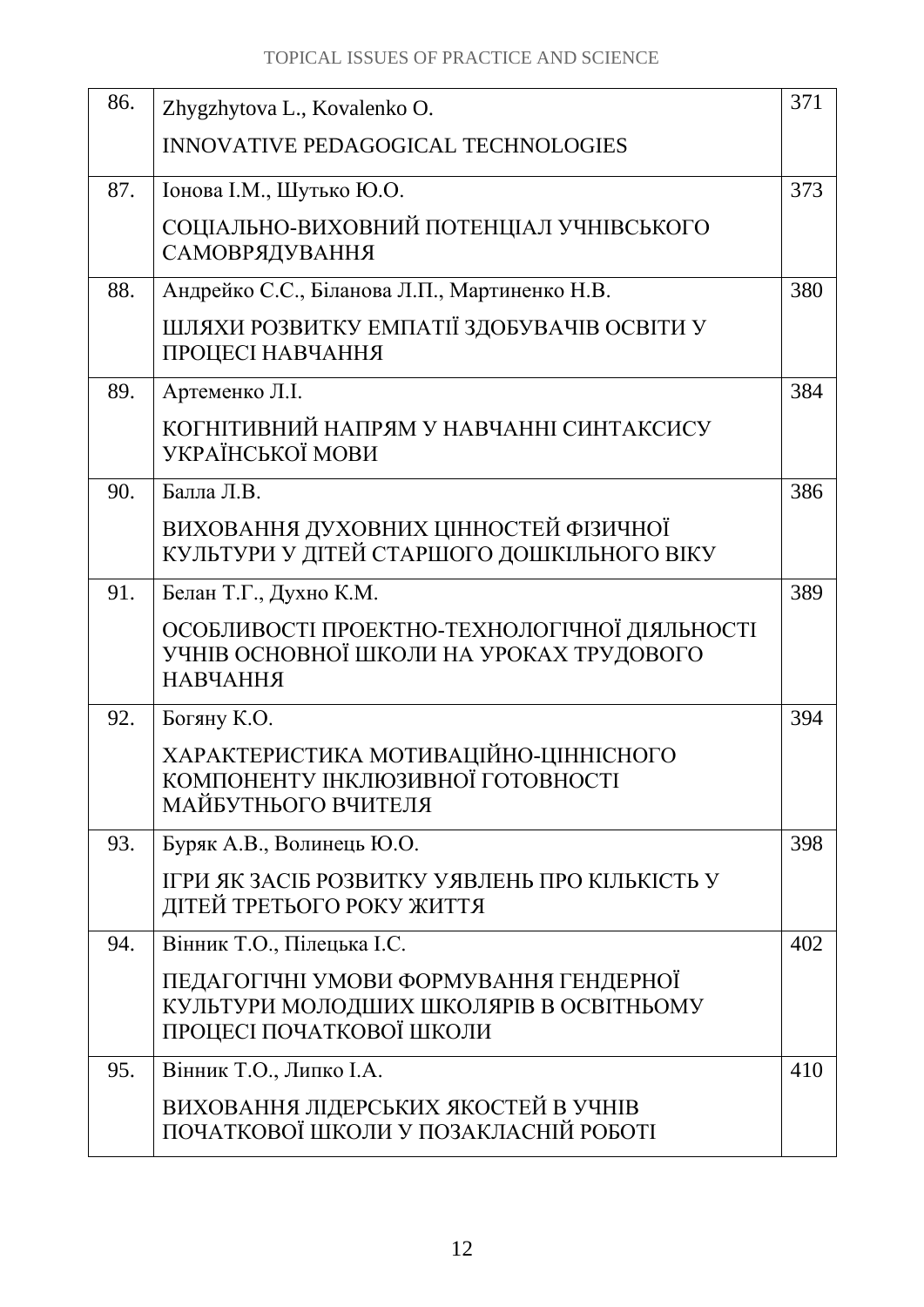| 96.  | Галицька Н.Є.                                                                                                                                                      | 418 |
|------|--------------------------------------------------------------------------------------------------------------------------------------------------------------------|-----|
|      | РОЗВИТОК ДОСЛІДНИЦЬКИХ УМІНЬ УЧНІВ НА УРОКАХ<br>ПРИРОДНИЧО-МАТЕМАТИЧНИХ ДИСЦИПЛІН У<br>ЗАКЛАДАХ ЗАГАЛЬНОЇ СЕРЕДНЬОЇ ОСВІТИ (1958 - 1993 РР.<br><b>XX СТОЛІТТЯ)</b> |     |
| 97.  | Гончарук В.В., Гончарук В.А., Гончарук Н.В.                                                                                                                        | 421 |
|      | ФОРМУВАННЯ ПЕДАГОГІЧНОЇ МАЙСТЕРНОСТІ<br>МАЙБУТНЬОГО ВЧИТЕЛЯ В УМОВАХ ДИСТАНЦІЙНОГО<br><b>НАВЧАННЯ</b>                                                              |     |
| 98.  | Дубовенко З.О., Лехніцька С.І., Волкова Г.В., Антоненко А.В.                                                                                                       | 426 |
|      | КОМПЛЕКСНИЙ ПІДХІД ДО ФОРМУВАННЯ ПРОФЕСІЙНИХ<br>КОМПЕТЕНТНОСТЕЙ У СТУДЕНТІВ-МЕДИКІВ НА<br>СТАРШИХ КУРСАХ                                                           |     |
| 99.  | Задерій I.                                                                                                                                                         | 429 |
|      | ГЕЙМІФІКАЦІЯ ЯК ОСВІТНІЙ ІНСТРУМЕНТ                                                                                                                                |     |
| 100. | Калініченко Н.А.                                                                                                                                                   | 434 |
|      | ВАСИЛЬ СУХОМЛИНСЬКИЙ ПРО РОЗВИТОК МОЛОДШИХ<br>ШКОЛЯРІВ                                                                                                             |     |
| 101. | Козырева И.Н.                                                                                                                                                      | 440 |
|      | ИНТУИТИВНОЕ ПОНИМАНИЕ МАТЕМАТИЧЕСКОГО<br>ДОКАЗАТЕЛЬСТВА                                                                                                            |     |
| 102. | Красильников А.А.                                                                                                                                                  | 443 |
|      | ФОРМИРОВАНИЕ ЦИФРОВОЙ ОБРАЗОВАТЕЛЬНОЙ СРЕДЫ<br>ОБРАЗОВАТЕЛЬНОЙ ОРГАНИЗАЦИИ В КОНТЕКСТЕ<br>ВНЕДРЕНИЯ ИНФОРМАЦИОННО-КОМПЬЮТЕРНЫХ<br>ТЕХНОЛОГИЙ                       |     |
| 103. | Ракітянська Л.М.                                                                                                                                                   | 453 |
|      | SOFT SKILLS - ІННОВАЦІЯ СВІТОВОГО ОСВІТНЬОГО<br>ПРОСТОРУ                                                                                                           |     |
| 104. | Рогачко-Островська М.С.                                                                                                                                            | 456 |
|      | ВІД ТВОРЧОГО ВИХОВАТЕЛЯ - ДО ТВОРЧОГО<br>ВИХОВАНЦЯ                                                                                                                 |     |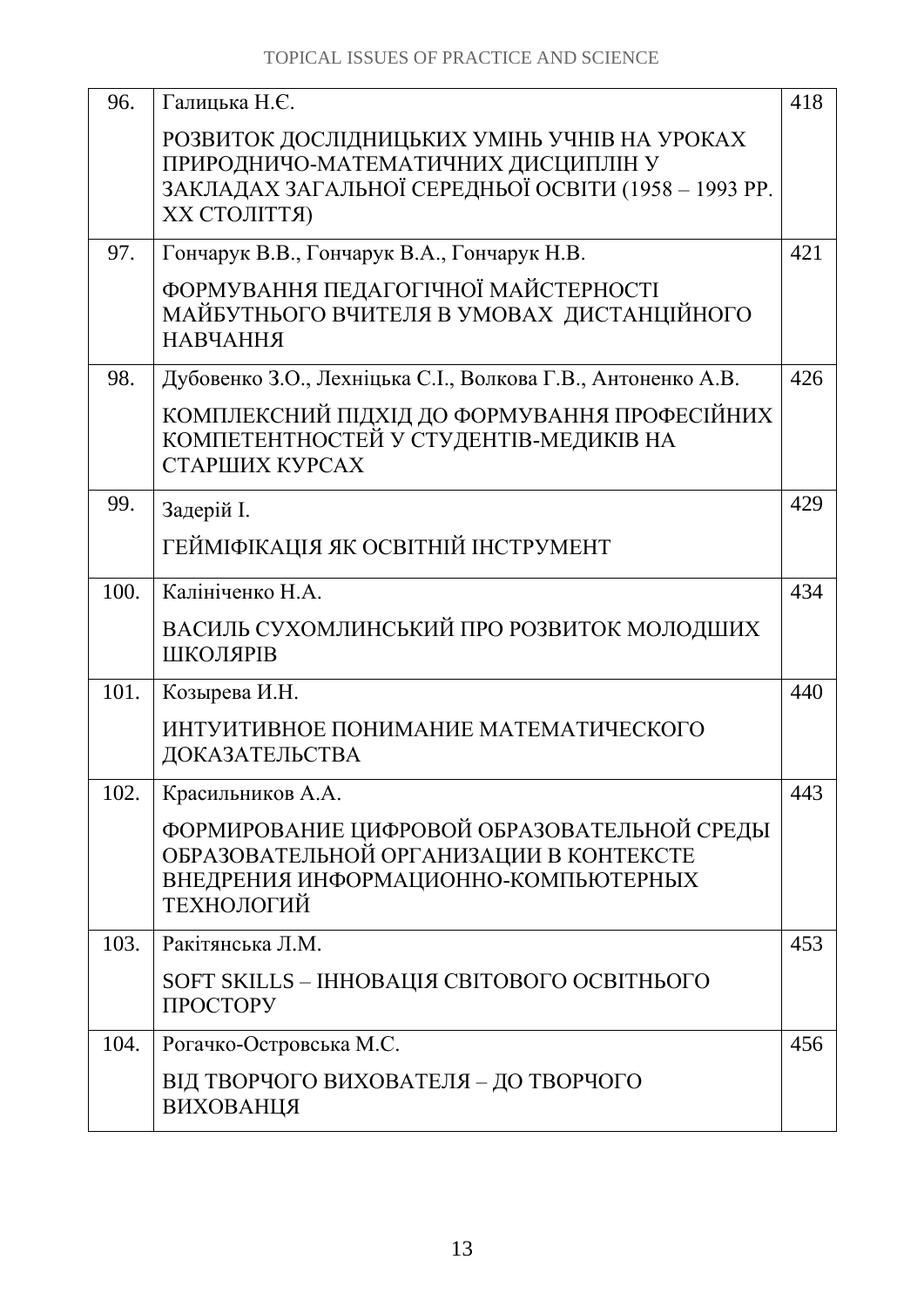| 105. | Самойленко Т.І., Тимофеєва В.О.                                                                                                                     | 459 |
|------|-----------------------------------------------------------------------------------------------------------------------------------------------------|-----|
|      | ДУБЛІНСЬКІ ДЕСКРИПТОРИ У КОНТЕКСТІ ФОРМУВАННЯ<br>СТАНДАРТУ ПРОФЕСІЙНОГО РОЗВИТКУ ВИКЛАДАЧА                                                          |     |
| 106. | Тайтелиева Л.Р., Абдирашитова В.У., Еркебай С.Н.,<br>Исмаил Г.Ж.                                                                                    | 464 |
|      | МЕКТЕП ЖАСЫНА ДЕЙІНГІ БАЛАЛАРДЫҢ АРТТЕРАПИЯ<br>ТЕХНОЛОГИЯСЫ АРҚЫЛЫ ҰСАҚ САУСАҚ<br>МОТОРИКАСЫН ДАМЫТУДЫҢ МҮМКІНДІКТЕРІ                               |     |
| 107. | Татаринова Г.Ш., Жалмуханова А.Т., Карасаева Ж.Б.                                                                                                   | 472 |
|      | РАЗРАБОТКА ИГР ПО БИОЛОГИИ                                                                                                                          |     |
| 108. | Татаринова Г.Ш., Карасаева Ж.Б., Кунакбаев А.С., Отарова Н.И.                                                                                       | 477 |
|      | ЭФФЕКТИВНОСТЬ ТЕСТИРОВАНИЯ ЗНАНИЙ В<br>УСЛОВИЯХ ДИСТАНЦИОННОГО ОБУЧЕНИЯ                                                                             |     |
| 109. | Тодорова В.Г., Хамутинська О.В.                                                                                                                     | 482 |
|      | ЗНАЧЕННЯ ХОРЕОГРАФІЧНОЇ ПІДГОТОВКИ У<br>СПОРТИВНІЙ АКРОБАТИЦІ                                                                                       |     |
| 110. | Тодорова В.Г., Куракіна А.М.                                                                                                                        | 486 |
|      | РОЗВИТОК УЯВИ У ДІТЕЙ 6-8 РОКІВ В ПРОЦЕСІ<br>МУЗИЧНО- РИТМІЧНОГО ВИХОВАННЯ                                                                          |     |
| 111. | Хмара М.А.                                                                                                                                          | 491 |
|      | ШКІЛЬНА ФІЗКУЛЬТУРНА ОСВІТА В ПЕРІОД ПАНДЕМІЇ<br><b>COVID-19 В ПОЛЬЩІ У 2020-2021 РОКАХ</b>                                                         |     |
| 112. | Шамуратова Ж.Г.                                                                                                                                     | 495 |
|      | РОЛЛАН СЕЙСЕНБАЕВ ШЫҒАРМАЛАРЫНДАҒЫ ЗАМАН,<br>КОҒАМ, ҰЛТ БОЛАШАҒЫ МӘСЕЛЕЛЕРІ.                                                                        |     |
| 113. | Юденко О.В., Крушинська Н.М., Непомнящий О.В., Білоус А.С.<br>ІННОВАЦІЙНІ ЗАСОБИ ЗАГАЛЬНОЇ ФІЗИЧНОЇ<br>ПІДГОТОВКИ ВІЙСЬКОВОСЛУЖБОВЦІВ ІЗ НАСЛІДКАМИ | 500 |
|      | БОЙОВОЇ ТРАВМИ В СИСТЕМІ ФІЗКУЛЬТУРНО-<br>СПОРТИВНОЇ РЕАБІЛІТАЦІЇ                                                                                   |     |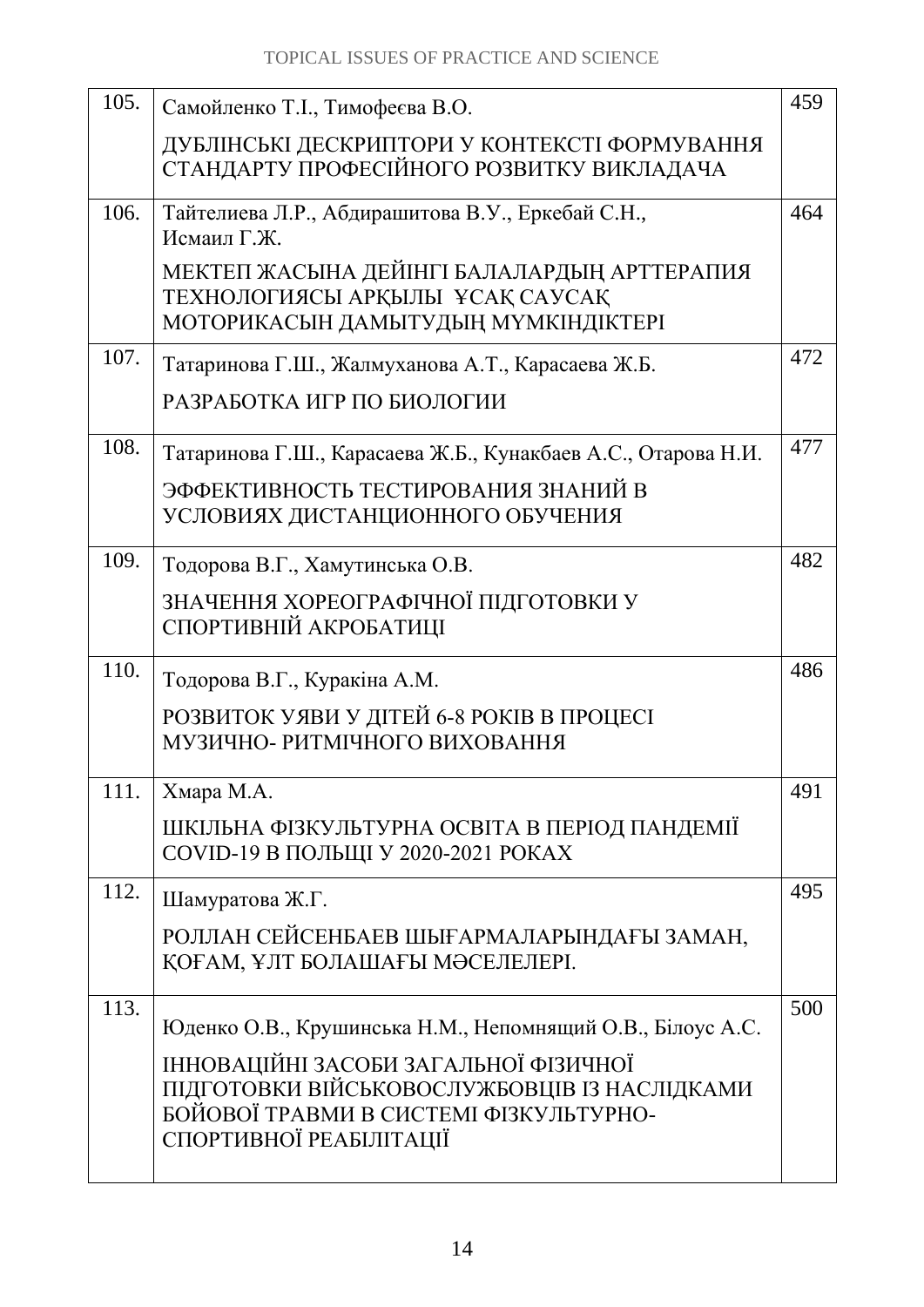| PHARMACEUTICAL SCIENCES |                                                                                                                                                           |     |
|-------------------------|-----------------------------------------------------------------------------------------------------------------------------------------------------------|-----|
| 114.                    | Mayez C., Herasymova I., Yarnykh T.                                                                                                                       | 508 |
|                         | RELEVANCE OF NIFEDIPINE AS A PHARMACEUTICAL<br>SUBSTANCE FOR THE DEVELOPMENT OF DOSAGE FORMS                                                              |     |
| 115.                    | Palagina N. ., Mishchenko O. .                                                                                                                            | 512 |
|                         | CEREBROPROTECTIVE ACTIVITY OF A NEW DERIVATIVE<br>OF 4-AMINOBUTANOIC ACID ON THE MODEL OF<br>EXPERIMENTAL ISCHEMIA IN RATS                                |     |
| 116.                    | Бородіна Н.В., Зіналієва Л.А., Шаріф-Халіфі I., Ельхаліді I.                                                                                              | 514 |
|                         | ХРОМАТО-МАС-СПЕКТРОМЕТРИЧНЕ ДОСЛІДЖЕННЯ<br>КАРБОНОВИХ КИСЛОТ ЛІПОФІЛЬНОГО ЕКСТРАКТУ<br>SALIX X BLANDA ANDERSSON. РОДИНИ ВЕРБОВІ<br><b>SALICACEAE MIRB</b> |     |
|                         | PHILOLOGICAL SCIENCES                                                                                                                                     |     |
| 117.                    | Mintsys E.Y., Mintis I.B.                                                                                                                                 | 519 |
|                         | DIMINUTIVES FROM THE PRESPECTIVE OF SPEECH ACT<br>THEORY: QESITIVES                                                                                       |     |
| 118.                    | Комарницька О.І., Катеринчук І.С., Балендр А.В.                                                                                                           | 524 |
|                         | МОДЕЛЮВАННЯ СИСТЕМ ЛІНГВІСТИЧНОГО АНАЛІЗУ<br>ТЕКСТУ В КОНТЕКСТІ ЇХНЬОГО ЗАСТОСУВАННЯ В<br>СИСТЕМАХ ОЦІНЮВАННЯ ЗНАНЬ                                       |     |
| 119.                    | Махсетов К.Ю.                                                                                                                                             | 531 |
|                         | ТӘПСІРДЕГІ ЖАЛҒАН ХАДИСТЕР                                                                                                                                |     |
| 120.                    | Горохова І.В., Гаврилюк І.А.                                                                                                                              | 535 |
|                         | DISCOURSIVE FUNCTIONS OF PHRASEOLOGICAL UNITS IN<br>THE MODERN BRITISH NEWSPAPER DISCOURSE                                                                |     |
| 121.                    | Abdullina N.K., Trusheva A.T.                                                                                                                             | 538 |
|                         | NEOLOGISMS IN THE LIFE OF MODERN SOCIETY                                                                                                                  |     |
| 122.                    | Baranov S.                                                                                                                                                | 542 |
|                         | THE LITERARY HERITAGE OF GABRIEL GARCIA MARQUEZ<br>IN THE CONTEXT OF SLAVIC TRANSLATIONS                                                                  |     |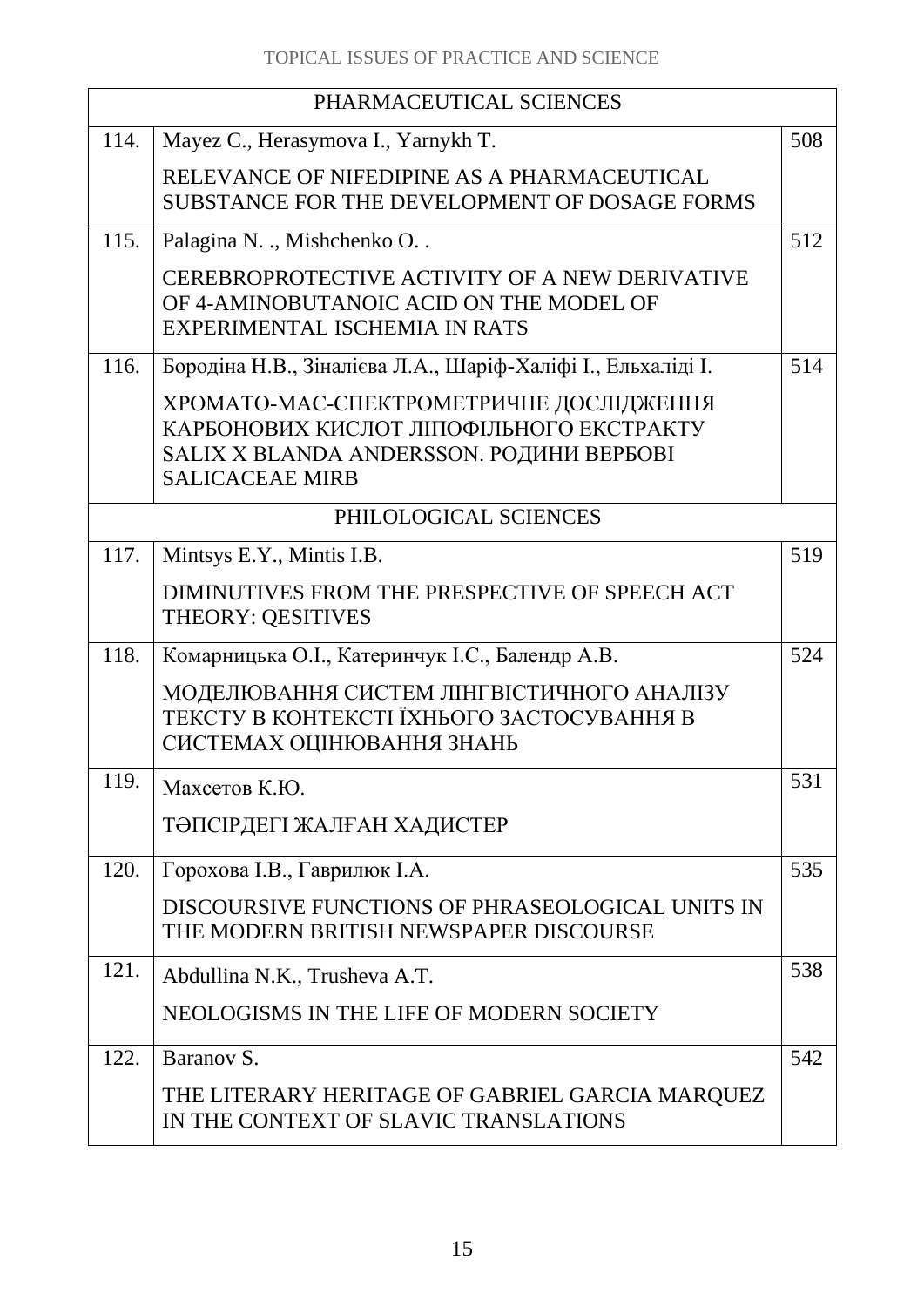| 123. | Dede Y.                                                                                                                              | 551 |
|------|--------------------------------------------------------------------------------------------------------------------------------------|-----|
|      | MITIGATION VS NEGATIVE POLITENESS IN ENGLISH<br><b>FICTIONAL DISCOURSE</b>                                                           |     |
| 124. | Kozub L.                                                                                                                             | 556 |
|      | POLITICAL CORRECTNESS IN MODERN ENGLISH MEDIA                                                                                        |     |
| 125. | Pelypas O., Irchyshyna M.                                                                                                            | 558 |
|      | ORGANIZATION OF DISTANCE FOREIGN LANGUAGE<br><b>LEARNING COURSES</b>                                                                 |     |
| 126. | Абильмажинова Б.Ж., Ибрайханова А.К.                                                                                                 | 560 |
|      | ҚАЗІРГІ ҚАЗАҚ ТІЛІНДЕГІ ТҰРАҚТЫ СӨЗ ТІРКЕСТЕРІНІҢ<br>ГРАММАТИКАЛЫҚ ЕРЕКШЕЛІКТЕРІ                                                     |     |
| 127. | Джолчибекова К.Ж., Вон Е.И.                                                                                                          | 567 |
|      | ЛИНГВИСТИЧЕСКИЙ СТАТУС ТЕРМИНА И<br>ТЕРМИНОСИСТЕМЫ ПИЩЕВОЙ ПРОМЫШЛЕННОСТИ                                                            |     |
| 128. | Махсетов К.Ю.                                                                                                                        | 572 |
|      | ТӘПСІРДЕГІ ЖАЛҒАН ХАДИСТЕР                                                                                                           |     |
| 129. | Мельниченко Г.В.                                                                                                                     | 576 |
|      | ЛЕКСИКО-СТИЛІСТИЧНІ ОСОБЛИВОСТІ<br>АНГЛІЙСЬКОМОВНОГО ДИДАКТИЧНОГО ДИСКУРСУ В<br>УМОВАХ НАВЧАННЯ АНГЛІЙСЬКОЇ МОВИ ЯК<br>СПЕЦІАЛЬНОСТІ |     |
| 130. | Мирошниченко М.І.                                                                                                                    | 580 |
|      | ВІДОБРАЖЕННЯ УКРАЇНСЬКОГО КОМУНІКАТИВНОГО<br>ЕТИКЕТУ В ЛИСТУВАННІ ЛЕСІ УКРАЇНКИ                                                      |     |
| 131. | Прокопович Л.С.                                                                                                                      | 583 |
|      | КОЛІРНИЙ КОМПОНЕНТ ЗОЛОТИЙ, СРІБНИЙ У СТРУКТУРІ<br>ІНДИВІДУАЛЬНОЇ МЕТАФОРИ ЛІНИ КОСТЕНКО                                             |     |
| 132. | Рахимбаева Г.К., Шамуратова Ж.Г.                                                                                                     | 586 |
|      | РОЛЛАН СЕЙСЕНБАЕВТЫҢ «НАМЫС»                                                                                                         |     |
|      | ШЫҒАРМАСЫНДАҒЫ РУХ МӘСЕЛЕСІ                                                                                                          |     |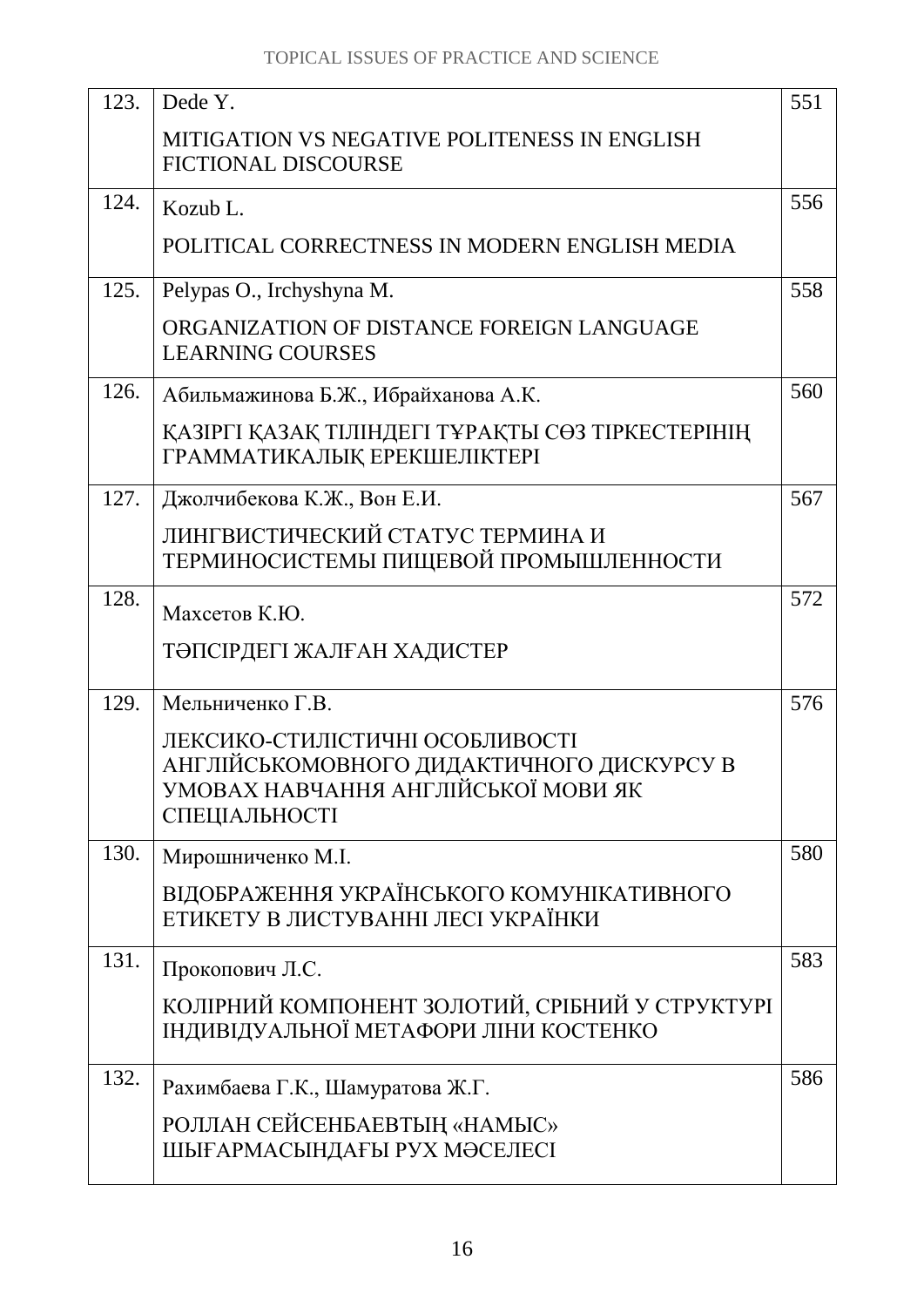|      | PHILOSOPHICAL SCIENCES                                                                                            |     |  |
|------|-------------------------------------------------------------------------------------------------------------------|-----|--|
| 133. | Муканбетжанов Т.А.                                                                                                | 591 |  |
|      | «ИСЛАМИ БАНКТЕРДЕГІ МУДАРАБА ЖҮЙЕСІНІҢ<br>МАҢЫЗЫ»                                                                 |     |  |
| 134. | Сатешова А.М.                                                                                                     | 596 |  |
|      | ИСЛАМДАҒЫ САУДА-САТТЫҚТЫҢ ОРНЫ                                                                                    |     |  |
|      | PHYSICAL AND MATHEMATICAL SCIENCES                                                                                |     |  |
| 135. | Vdovych A.                                                                                                        | 600 |  |
|      | INFLUENCE OF MECHANICAL STRESSES AND ELECTRIC<br>FIELD ON DIELECTRIC PROPERTIES OF RBHSO4<br><b>FERROELECTRIC</b> |     |  |
| 136. | Расулов Р.Я., Муминов И.А., Нисолмухамметова Н.И.,<br>Кучкаров М., Кодиров Н.                                     | 608 |  |
|      | КЛАССИФИКАЦИЯ МЕЖДУЗОННЫХ ТРЕХ ФОТОННЫХ<br>ОПТИЧЕСКИХ ПЕРЕХОДОВ В INSB                                            |     |  |
|      | POLITICAL SCIENCE                                                                                                 |     |  |
| 137. | Prykhnenko M.                                                                                                     | 614 |  |
|      | <b>IDENTITY POLITICS AND THE NAGORNO-KARABAKH</b><br><b>CONFLICT</b>                                              |     |  |
| 138. | Shubitidze V., Davitashvili O., Japharidze E.                                                                     | 617 |  |
|      | EUROPEAN INTEGRATION AS COMPLEX PROCESS                                                                           |     |  |
|      | PSYCHOLOGICAL SCIENCES                                                                                            |     |  |
| 139. | Чудна О.                                                                                                          | 622 |  |
|      | КОГНІТИВНА СФЕРА ТА ВПЛИВ РЕКЛАМИ НА НЕЇ                                                                          |     |  |
| 140. | Кічук А.В.                                                                                                        | 625 |  |
|      | ПРО ВЗАЄМОЗВ'ЯЗОК ПСИХІЧНОГО І<br>ПСИХОЕМОЦІЙНОГО ЗДОРОВ'Я СТУДЕНТІВ                                              |     |  |
| 141. | Козира П.В.                                                                                                       | 631 |  |
|      | ДОСВІД (ТЕРМІН) ВЖИВАННЯ – ЯК РОЗДОРІЖЖЯ У<br>ЖИТТЄВОМУ ШЛЯХУ УЗАЛЕЖНЕНОГО                                        |     |  |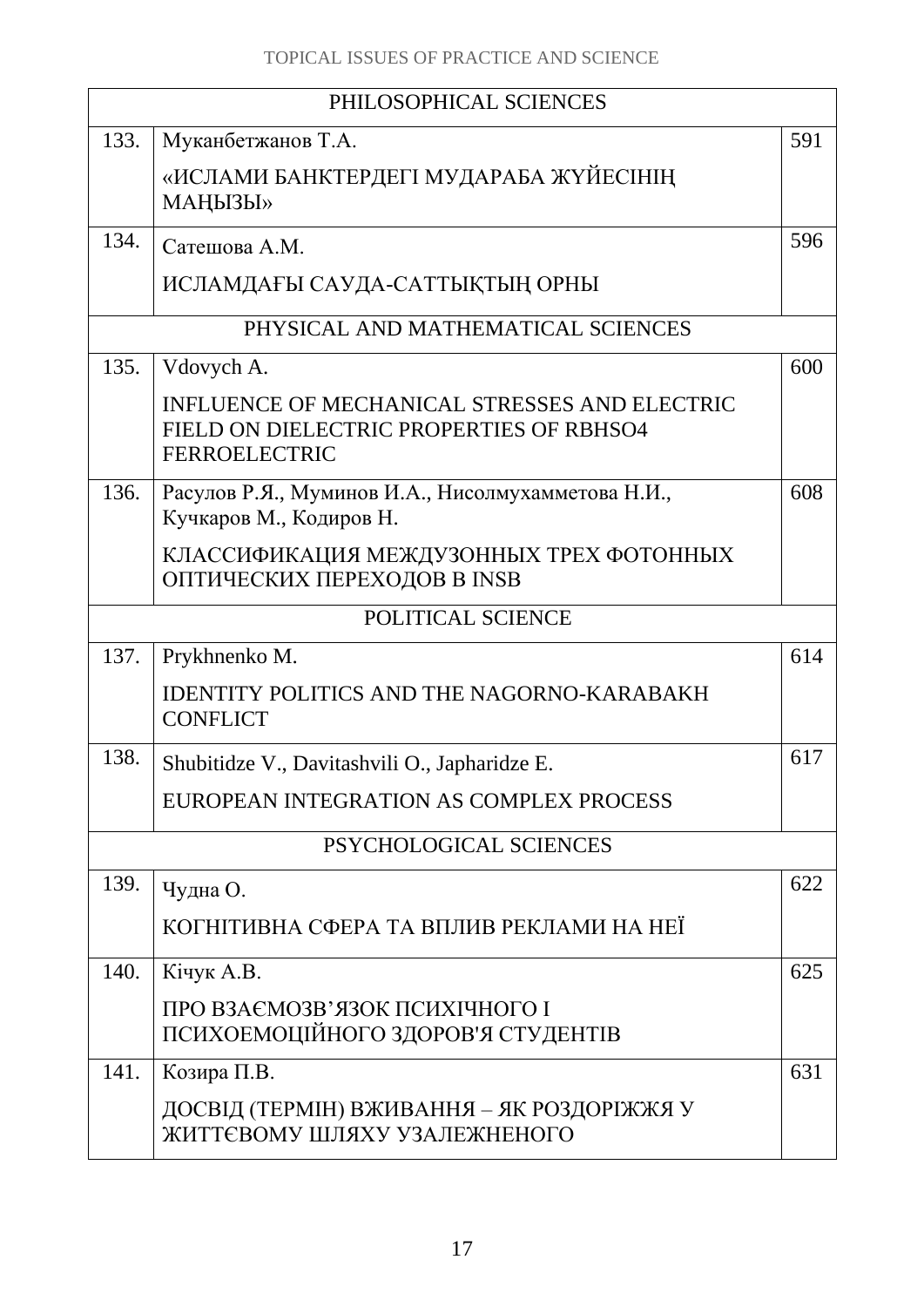| 142. | Мартинова Г.А.                                                                                                                                              | 633 |
|------|-------------------------------------------------------------------------------------------------------------------------------------------------------------|-----|
|      | ФАКТОРИ РИЗИКУ ТА ПРИЧИНИ ПІДЛІТКОВОГО<br>САМОГУБСТВА                                                                                                       |     |
| 143. | Перепелиця А.В.                                                                                                                                             | 636 |
|      | ТРИВОЖНІСТЬ, ЯК ПРОЯВ ЕМОЦІЙНОГО ПЕРЕЖИВАННЯ<br>ДИСТАНЦІЙНОГО НАВЧАННЯ                                                                                      |     |
| 144. | Пономарьова В.Л., Захарченко В.В.                                                                                                                           | 639 |
|      | ОСОБЛИВОСТІ КРЕАТИВНОСТІ ДИТИНИ ДОШКІЛЬНОГО<br><b>BIKY</b>                                                                                                  |     |
| 145. | Стахова О.О., Кончаківська М.С.                                                                                                                             | 644 |
|      | ПСИХОЛОГІЧНІ ОСОБЛИВОСТІ ВПЛИВУ МОДНИХ<br>ТЕНДЕНЦІЙ НА СТАНОВЛЕННЯ ОСОБИСТОСТІ СТУДЕНТА                                                                     |     |
|      | SOCIOLOGICAL SCIENCES                                                                                                                                       |     |
| 146. | Бейсенова Ж.Ж.                                                                                                                                              | 647 |
|      | МАТРИЦА ИСХОДНЫХ БАЛЛОВ ИСПЫТУЕМЫХ                                                                                                                          |     |
| 147. | Чернуха О.В., Сорокина С.П.                                                                                                                                 | 653 |
|      | ОСНОВНІ СТРАХИ УКРАЇНЦІВ ЩОДО ВАКЦИНАЦІЇ ВІД<br><b>COVID-19: АНАЛІЗ СОЦМЕРЕЖ</b>                                                                            |     |
|      | <b>TECHNICAL SCIENCES</b>                                                                                                                                   |     |
| 148  | Акжигит К.Ж.                                                                                                                                                | 656 |
|      | К ВОПРОСУ КЛАССИФИКАЦИИ ЧРЕЗВЫЧАЙНЫХ<br>СИТУАЦИЙ В ВУЗЕ                                                                                                     |     |
| 149. | Datsenko I., Mykhailova A., Skorobahatko T., Vinogradov S.,<br>Kirpichnikov Y.                                                                              | 658 |
|      | METHODOLOGICAL FUNDAMENTALS OF SYNTHESIS OF<br>ORGANIZATIONAL AND TECHNICAL SYSTEMS OF<br>PRODUCTION QUALITY MANAGEMENT MEANS OF CIVIL<br><b>PROTECTION</b> |     |
| 150. | Kosiv Y.                                                                                                                                                    | 661 |
|      | RESEARCH ON THE MATTERS OF INTERNET, ONLINE<br>STORES AND MESSENGERS IN UKRAINE                                                                             |     |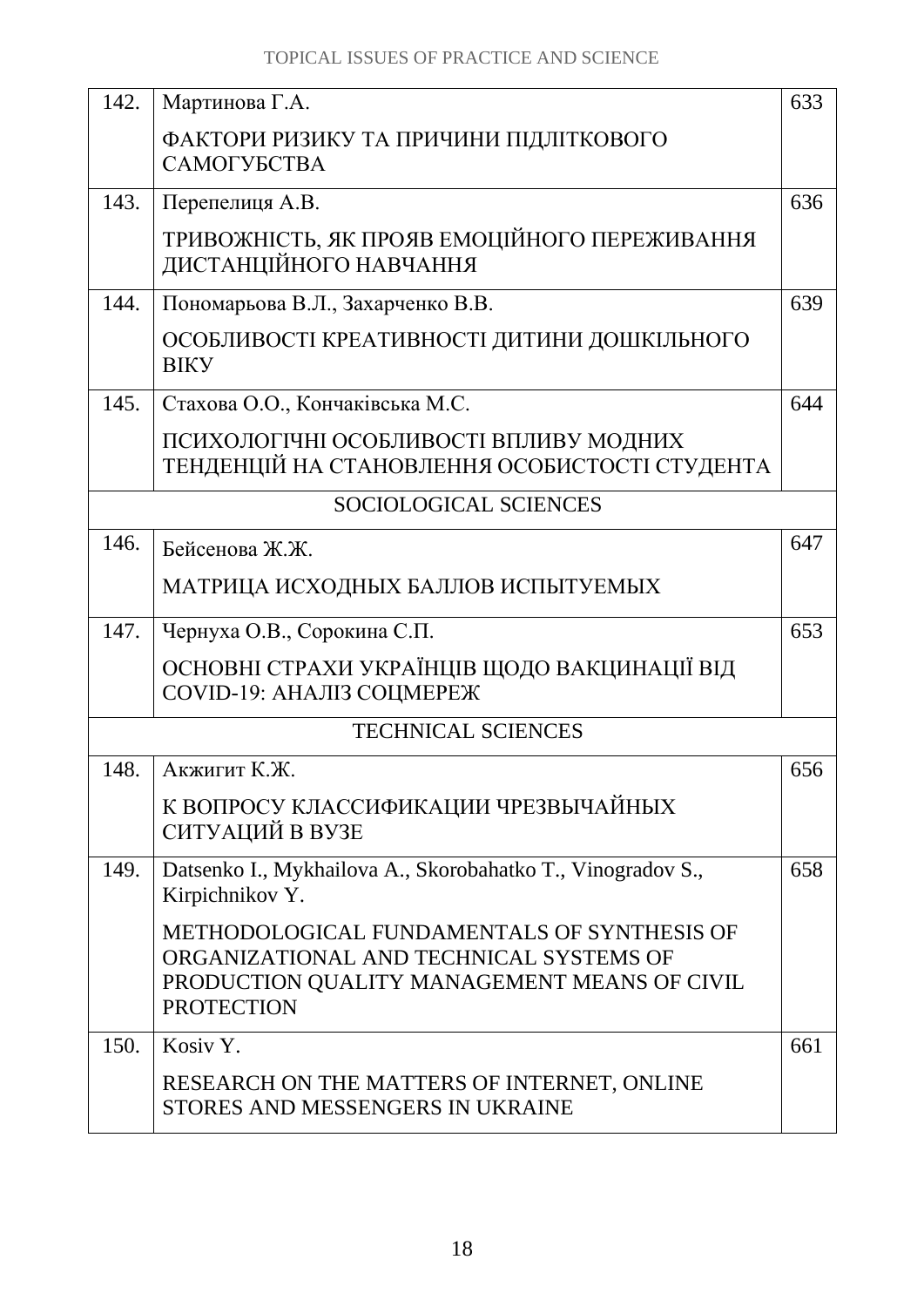| 151. | Miroshnikov V.                                                                                                                  | 664 |
|------|---------------------------------------------------------------------------------------------------------------------------------|-----|
|      | INVESTIGATION OF THE STRESS STATE OF A RIGIDLY<br>FIXED LAYER WITH A CYLINDRICAL CAVITY AT STRESSES<br><b>SET ON THE CAVITY</b> |     |
| 152. | Polyvanov Y., Karpenko S., Sytnyk K., Kondratiuk N.                                                                             | 668 |
|      | NEW TYPES OF SPECIALIZED DRINKS BASED ON<br><b>MICROALGAE</b>                                                                   |     |
| 153. | Prachyk V., Palona V., Liashenko O.                                                                                             | 671 |
|      | DECISION SUPPORT SYSTEM FOR MITIGATION AND<br>ELIMINATION THE CONSEQUENCES OF NATURAL<br><b>DISASTERS IN UKRAINE</b>            |     |
| 154. | Tvoroshenko I., Koriakin I.                                                                                                     | 674 |
|      | ANALYSIS OF METHODS FOR DETECTING AND<br><b>CLASSIFYING THE LIKENESS OF HUMAN FEATURES</b>                                      |     |
| 155. | Tvoroshenko I., Temchur K.                                                                                                      | 680 |
|      | FEATURES OF SOFTWARE APPLICATION DEVELOPMENT<br>FOR FOOD RECOGNITION USING DEEP MACHINE<br><b>LEARNING METHODS</b>              |     |
| 156. | Tvoroshenko I., Kukharchuk V.                                                                                                   | 685 |
|      | <b>CURRENT STATE OF DEVELOPMENT OF APPLICATIONS</b><br>FOR RECOGNITION OF FACES IN THE IMAGE AND FRAMES<br>OF VIDEO CAPTURES    |     |
| 157. | Halysh V., Trus I., Vozovych A., Horianoi V.                                                                                    | 691 |
|      | W APPROACH IN WASTEWATER TREATMENT                                                                                              |     |
| 158. | Voietska O., Bordun T., Iegorov B.                                                                                              | 694 |
|      | FEATURES OF TECHNOLOGICAL PROCESSES OF THE<br>PRODUCTION OF PET FOOD                                                            |     |
| 159. | Асенов Д.Н., Темырканова Э.К.                                                                                                   | 699 |
|      | АНАЛИЗ СОВРЕМЕННЫХ ПОДХОДОВ<br>ПРОГНОЗИРОВАНИЯ ПОТРЕБЛЕНИЯ ЭЛЕКТРИЧЕСКОЙ<br>ЭНЕРГИЕЙ                                            |     |
| 160. | Баранчук О.О., Власюк Г.Г., Попович П.В.                                                                                        | 707 |
|      | ЩОДО УДОСКОНАЛЕННЯ МЕТОДІВ АРХІВУВАННЯ<br>ВІДЕОМАТЕРІАЛІВ НА НОВИННОМУ ТЕЛЕКАНАЛІ                                               |     |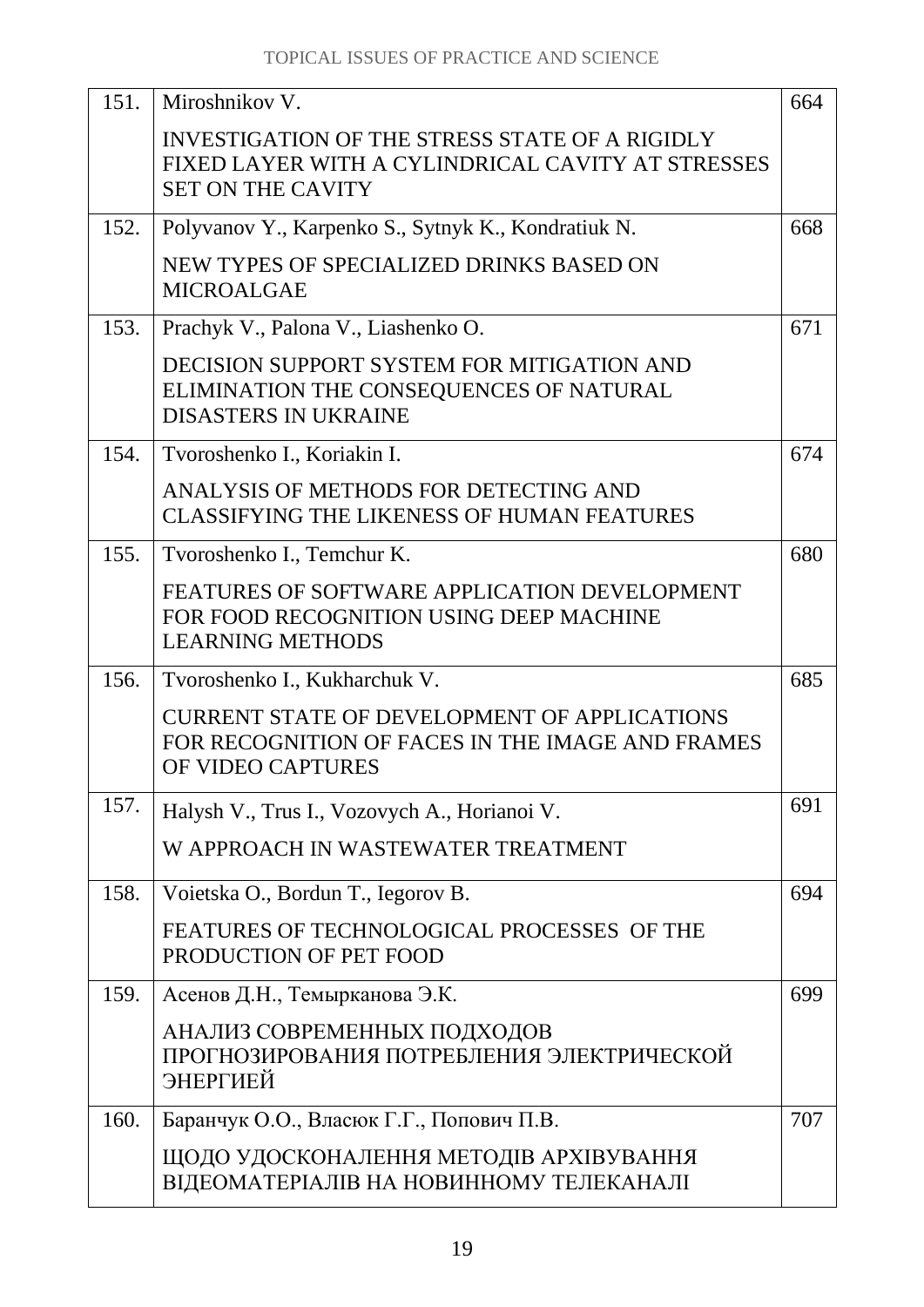| 161. | Безрученко О.Ю.                                                                                                                                          | 709 |
|------|----------------------------------------------------------------------------------------------------------------------------------------------------------|-----|
|      | ОПТИМІЗАЦІЯ WCDMA ЗА ДОПОМОГОЮ ПОКРОКОВОГО<br>ПІДХІДУ                                                                                                    |     |
| 162. | Брусенцов Г.                                                                                                                                             | 712 |
|      | АНАЛІЗ ТА ПЕРЕДБАЧЕННЯ ВИГРАШУ У ОНЛАЙН ІГРАХ                                                                                                            |     |
| 163. | Вишневський Д.О., Вишневська О.Д.                                                                                                                        | 718 |
|      | НАГАЛЬНІ ПРОБЛЕМИ І ПЕРСПЕКТИВИ РОЗВИТКУ<br>СУДНОПЛАВНОЇ ГАЛУЗІ                                                                                          |     |
| 164. | Гаврилюк М.А.                                                                                                                                            | 723 |
|      | ІНФОРМАЦІЙНА СИСТЕМА ІДЕНТИФІКАЦІЇ<br>ОПЕРАТОРСЬКОГО ПЕРСОНАЛУ ЗА ТАБЛИЦЯМИ ШУЛЬТЕ                                                                       |     |
| 165. | Каргабаева Д.Т., Әбдіқапар Д.Ә., Дулатбаева С.Ш.                                                                                                         | 726 |
|      | ДЕРЕКТЕР БАЗАСЫН ҚҰРУДА 1С: КӘСІПОРЫН<br>БАҒДАРЛАМАСЫНЫҢ МҮМКІНДІКТЕРІ                                                                                   |     |
| 166. | Петрова Р.В., Медовая К.Г., Семисошенко К.С.                                                                                                             | 731 |
|      | ИССЛЕДОВАНИЕ НЕКОТОРЫХ АСПЕКТОВ В<br>КИБЕРБЕЗОПАСНОСТИ СИСТЕМЫ «УМНЫЙ ДОМ»                                                                               |     |
| 167. | Потапенко М.В., Лещій Р.М., Рамш В.Ю.                                                                                                                    | 735 |
|      | АНАЛІЗ СТАНУ НАДІЙНОСТІ ПОТОКОВО-<br>ТЕХНОЛОГІЧНИХ ЛІНІЙ БІОГАЗОВИХ УСТАНОВОК                                                                            |     |
| 168. | Рамазанов Б.Б., Жумагулов Ж.Б., Макатова Ж.М.,<br>Оралбаев С.Ж., Сапарбаев Е.Т.                                                                          | 738 |
|      | ЖЫЛЫТҚЫШ ҚАЗАННЫҢ АҚПАРАТТЫҚ МОДЕЛІН<br>ТҰРҒЫЗУ ПРИНЦИПТЕРІ                                                                                              |     |
| 169. | Сабырханова Л.Ш. ., Сабырханова Г.Ш.                                                                                                                     | 746 |
|      | ВАЖНОСТЬ ИСПОЛЬЗОВАНИЕ ИНФОРМАЦИОННО -<br>КОММУНИКАЦИОННЫХ ТЕХНОЛОГИЙ В ОБУЧЕНИИ<br>АНГЛИЙСКОМУ ЯЗЫКУ: ПЕРСПЕКТИВЫ УЧАЩИХСЯ ИЗ<br>ЧИСЛА КОРЕННЫХ НАРОДОВ |     |
| 170. | Савченко О.В., Фоменко А.М., Шарейко Д.Ю., Бугрім Л.І.,<br>Гаврилов С.О.                                                                                 | 753 |
|      | БЛОК ЖИВЛЕННЯ ЛАБОРАТОРНОГО СТЕНДА                                                                                                                       |     |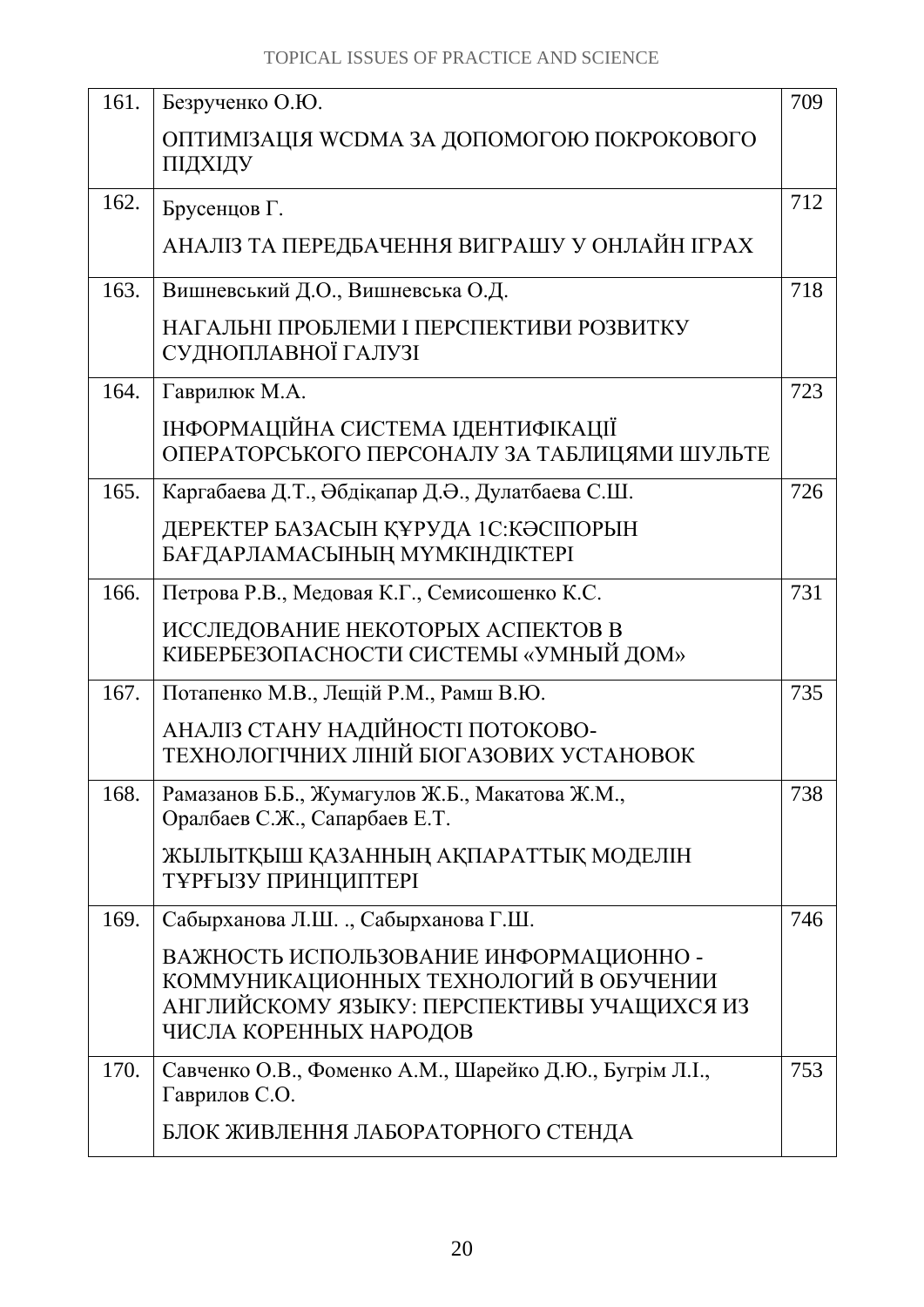| 171. | Сидорчук Б.П.                                                                                                                     | 756 |
|------|-----------------------------------------------------------------------------------------------------------------------------------|-----|
|      | ПРО ЗАДАЧУ МОДЕЛЮВАННЯ СПІРАЛЬНОГО<br><b>КОМПРЕСОРА</b>                                                                           |     |
| 172. | Стрельбіцький В.В.                                                                                                                | 760 |
|      | ПЕРСПЕКТИВИ ВИКОРИСТАННЯ КВАДРОКОПТЕРІВ ДЛЯ<br>ДІАГНОСТУВАННЯ ПОРТАЛЬНИХ КРАНІВ                                                   |     |
| 173. | Хачіров Е.Ф., Сєліванов К.О.                                                                                                      | 762 |
|      | МЕТОДИ ВИКОРИСТАННЯ ФЕМТОСТІЛЬНИКІВ У<br>СИСТЕМАХ МОБІЛЬНОГО ЗВ'ЯЗКУ 4G                                                           |     |
| 174. | Хмеленко Є.В., Єрукаєв А.В., Цюцюра М.І.                                                                                          | 765 |
|      | ІСТОРІЯ МОВИ ПРОГРАМУВАННЯ JAVASCRIPT                                                                                             |     |
| 175. | Цюцюра М.І., Єрукаєв А.В., Загребельний В.А., Черчук М.П.                                                                         | 768 |
|      | НЕВЗАЄМОЗАМІННІ ТОКЕНИ В РИНКУ НЕРУХОМОСТІ                                                                                        |     |
| 176. | Цюцюра С.В., Ерукаев А.В., Іонічев М.О., Булава Р.Ю.                                                                              | 771 |
|      | АКТУАЛЬНІСТЬ РОЗРОБКИ МОБІЛЬНОГО ДОДАТКУ<br>РОЗРАХУНКУ ВИТРАТ ТА ЗАОЩАДЖЕННЯ КОШТІВ                                               |     |
| 177. | Чежимбаева К.С., Букеева С.Т.                                                                                                     | 774 |
|      | ВЛИЯНИЕ ПАРАМЕТРОВ АБОНЕНТСКОЙ ЛИНИИ ПРИ<br><b>ОРГАНИЗАЦИИ ІРТV</b>                                                               |     |
| 178. | Човнюк Ю.В., Москвітіна А.С., Шишина М.О.                                                                                         | 779 |
|      | АНАЛІЗ ТЕПЛОВОЛОГООБМІНУ У НЕОДНОРІДНИХ<br>ПОРИСТИХ МАТЕРІАЛАХ ПРИ РОЗПОВСЮДЖЕННІ<br>КОРОТКИХ ІМПУЛЬСІВ ТЕПЛОТИ                   |     |
| 179. | Шаповал В.Г., Роенко А.Н., Скобенко А.В.                                                                                          | 786 |
|      | К ОПРЕДЕЛЕНИЮ ПАССИВНОГО ДАВЛЕНИЯ НА<br>ОГРАЖДАЮЩИЕ КОНСТРУКЦИИ С УЧЕТОМ<br>ФИЗИЧЕСКОЙ НЕЛИНЕЙНОСТИ ПРОЧНОСТНЫХ<br>СВОЙСТВ ГРУНТА |     |
|      | <b>TOURISM</b>                                                                                                                    |     |
| 180. | Галасюк С.С., Філюк В.В.                                                                                                          | 790 |
|      | СУТНІСТЬ ТА ОСОБЛИВОСТІ РОЗВИТКУ МОЛОДІЖНОГО<br>ТУРИЗМУ                                                                           |     |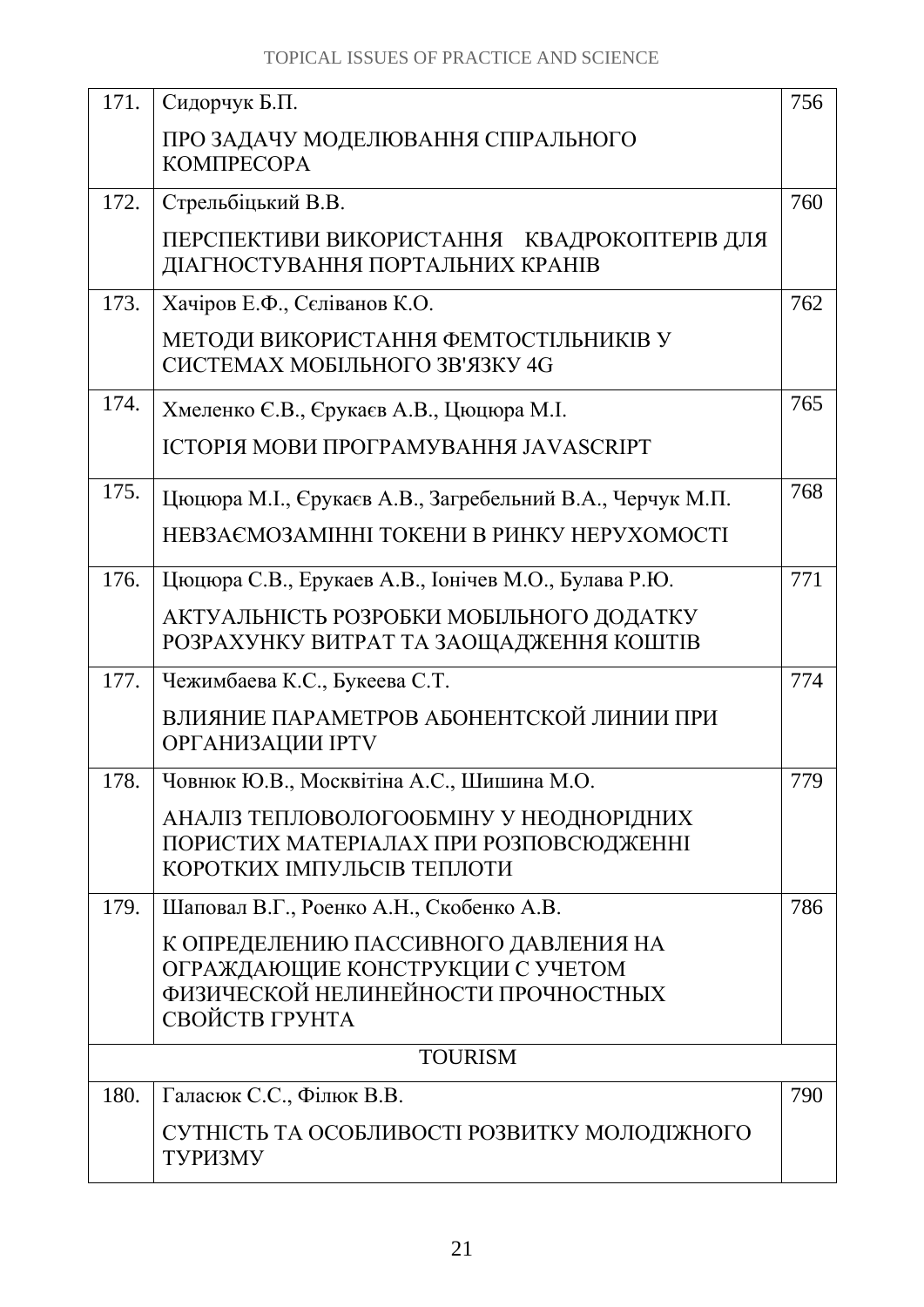| 181. | Мозолев О.М.                                                                                                                                                | 795 |
|------|-------------------------------------------------------------------------------------------------------------------------------------------------------------|-----|
|      | НАПРЯМКИ РОЗВИТКУ ЕКОЛОГІЧНОГО ТУРИЗМУ СЕРЕД<br>МОЛОДІ УКРАЇНИ                                                                                              |     |
|      | <b>VETERINARY SCIENCES</b>                                                                                                                                  |     |
| 182. | Kirkimbaeva Z.S., Maulanov A.Z., Kuzembekova G.B.,<br>Sarybaeva D.A., Zholdasbekova A.E.                                                                    | 798 |
|      | PATHOMORPHOLOGICAL CHANGES IN PIG<br><b>PASTEURELLOSIS</b>                                                                                                  |     |
| 183. | Pavlov O., Martovitsky V.                                                                                                                                   | 804 |
|      | <b>OFF-FARM VETERINARIANS</b>                                                                                                                               |     |
| 184. | Клименко Б.В., Корейба Л.В., Рябоконь В.М., Роман Л.Г.                                                                                                      | 808 |
|      | ПОШИРЕННЯ ТА ОСОБЛИВОСТІ ПЕРЕБІГУ МАСТИТІВ У<br>КОРІВ В УМОВАХ ТОВАРИСТВА З ОБМЕЖЕНОЮ<br>ВІДПОВІДАЛЬНІСТЮ «ЄКАТЕРИНОСЛАВСЬКИЙ»<br>ДНІПРОПЕТРОВСЬКОЇ ОБЛАСТІ |     |
| 185. | Мауланов А.З., Киркимбаева Ж.С., Нургожаева Г.М.,<br>Кузембекова Г.Б., Жылкайдар А.Ж.                                                                       | 812 |
|      | ОСОБЕННОСТИ ПАТОМОРФОЛОГИИ ОСТРОГО КЕТОЗА<br>МОЛОЧНЫХ КОРОВ В ТОО «БАЙСЕРКЕ» АЛМАТИНСКОЙ<br>ОБЛАСТИ                                                         |     |
| 186. | Мауланов А.З., Киркимбаева Ж.С., Бияшев Б.Қ.,<br>Кузембекова Г.Б., Шаяхмет Е.Б.                                                                             | 816 |
|      | ОСОБЕННОСТИ ВНУТРИУТРОБНОЙ ПАТОЛОГИИ КОБЫЛ<br>ПРИ РИНОПНЕВМОНИИ                                                                                             |     |
| 187. | Смоленкова О.В., Шевелева А.В., Федорова Е.Ю.                                                                                                               | 821 |
|      | ДИНАМИКА АТФАЗНОЙ АКТИВНОСТИ МОЛОКА КОРОВ В<br>ТЕЧЕНИЕ ЛАКТАЦИИ                                                                                             |     |
| 188. | Тєрьохіна А.В., Скляров П.М.                                                                                                                                | 826 |
|      | ПОРІВНЯЛЬНА ЕФЕКТИВНІСТЬ МЕТОДІВ ЛІКУВАННЯ<br>КОРІВ З ВЕСТИБУЛО-ВАГІНІТАМИ                                                                                  |     |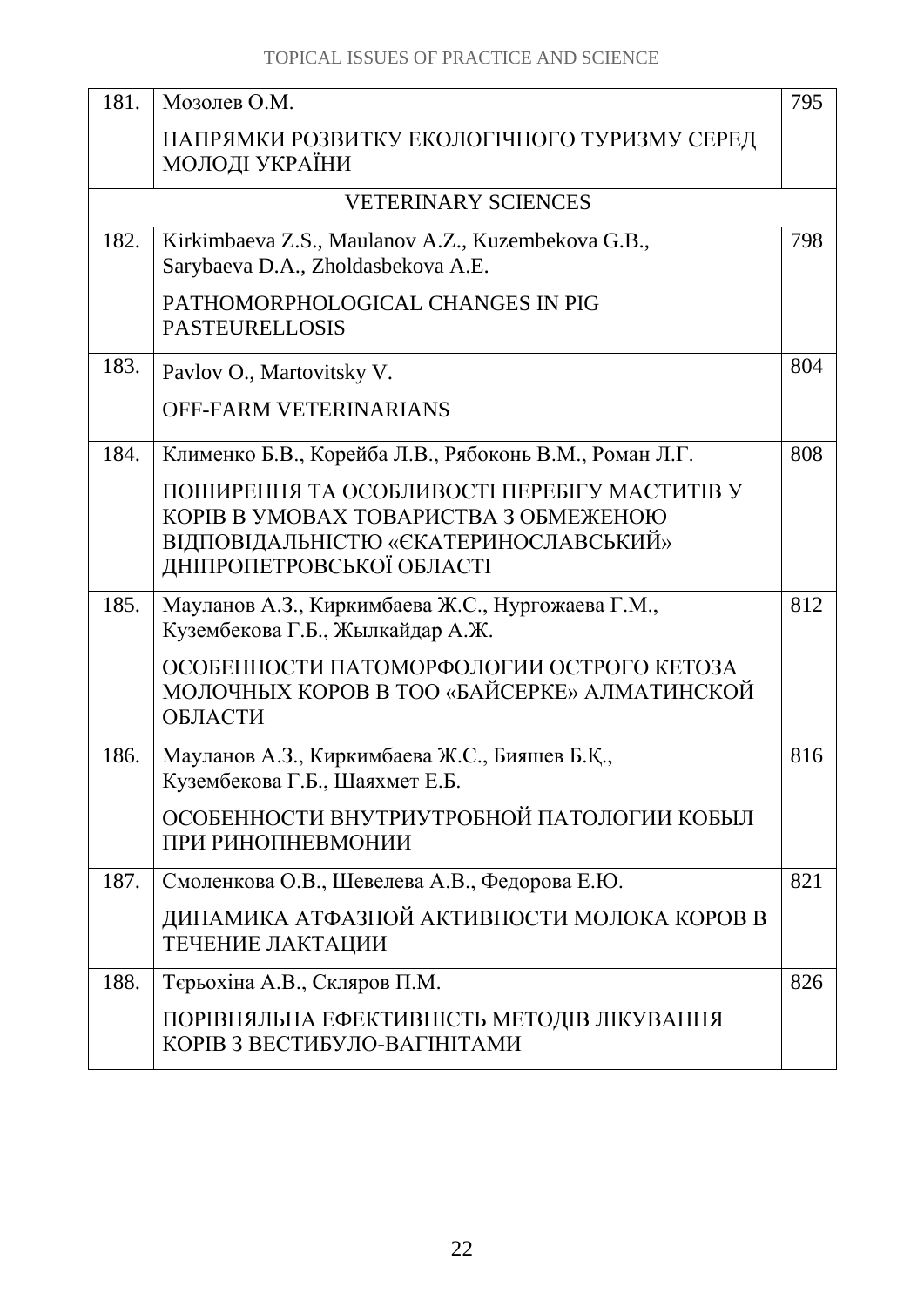# **ІГРИ ЯК ЗАСІБ РОЗВИТКУ УЯВЛЕНЬ ПРО КІЛЬКІСТЬ У ДІТЕЙ ТРЕТЬОГО РОКУ ЖИТТЯ**

#### **Буряк Анастасія Вікторівна,**

магістрантка, Київський університет імені Бориса Грінченка, Україна

## **Волинець Юлія Олександрівна,**

кандидат педагогічних наук, старший викладач кафедри дошкільної освіти Педагогічного інституту, Київський університет імені Бориса Грінченка, Україна

Для успішного розвитку дитини важливо, щоб вони ще з дитинства набули життєво необхідні знання про оточуючий світ, предмети та явища в ньому. Дитина спостерігає за дорослим і копіює його дії. Так закладається трудова діяльність. З задоволенням грає з піском, водою, камінцями, спостерігає за тваринами, а також за сонцем, дощиком, снігом під час прогулянок. Так дитина знайомиться з природою і захоплюється нею. Дитина цього віку повсякчас черпає масу інформації і вражень з усіх життєвих ситуацій і все більше набуває необхідного досвіду. Всі ці емоції мають великий вплив на розумовий розвиток дитини і формування її мовлення, комунікативні навички, удосконалення рухової координації, розвиток мислення, уваги, пам'яті, виховання почуттів.

Сучасні зміни в системі дошкільної освіти потребують інноваційного розвитку в освітній діяльності в закладах дошкільної освіти (далі ЗДО). Сучасні педагоги дошкільної освіти мають приділяти увагу своєму професійному зростанню і новітнім технологіям формування ігрової діяльності у дітей раннього і дошкільного віку.

Скільки існує суспільне дошкільна освіта, стільки існує гра й різні підходи до її визначення. Сучасні умови вимагають нових підходів до організації освітнього процесу, які б сприяли формуванню і розвитку сучасної людини, в тісному і постійному взаємозв'язку з природним та соціальним середовищем. Саме тому проблема гри як засобу розвитку уявлень про кількість у дітей третього року життя є актуальною сьогодення.

Основною діяльністю дітей третього року життя, безумовно, є гра. Тож повністю очевидно, що вона не просто забавка для дитини, а спосіб пізнати цей світ, навчитися жити в ньому. Адже саме засобами гри малюк легко засвоює навіть складні дії та поняття. Дитячі ігри задовольняють прагнення малюків до руху, дії, осмислення вражень та набуття важливих умінь та навичок. Гра наповнює їхнє життя змістом, скеровує і регулює поведінку, коригує психіку. Кожна дитина під час захопливої гри змінюється: мовчазна та замкнена стає більш комунікабельною, відкритою, а непосидюча та нестримана − більш уважною, поміркованою, [1].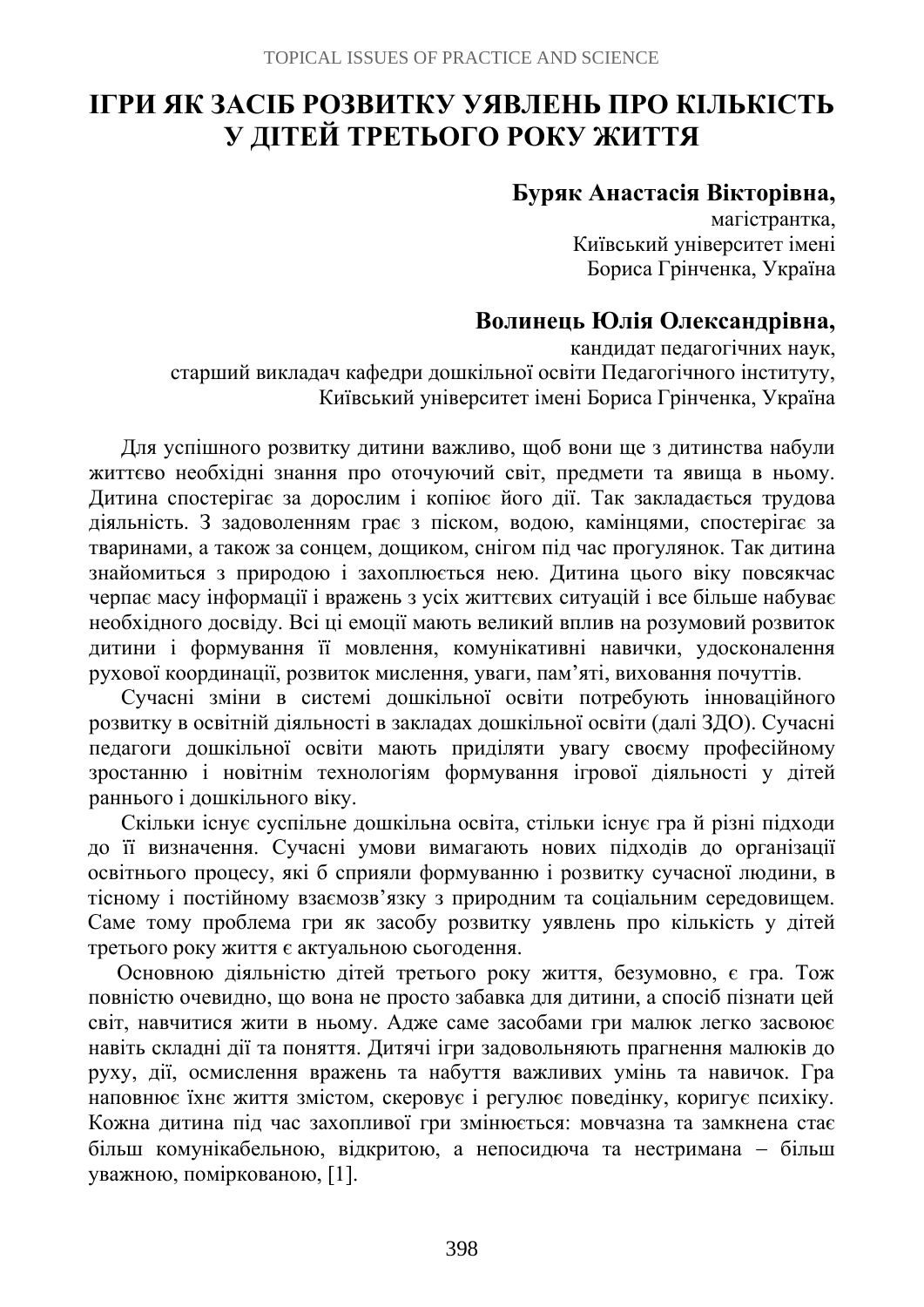Багато вчених приділяли увагу проблемі формування в дітей елементарних математичних уявлень (К. Волинець, А. Зак, О. Коваленко, М. Машовець, А. Столяр, С. Татарінова та ін.), створено ефективні методики формування в дошкільників операцій лічби (О. Белошиста, О. Брежнєва, Л. Гайдаржийська, Л. Зайцева, О. Конобєєва та ін.); розглянуті питання щодо наступності між ЗДО й початковою школою з навчання дітей математики (Т. Ільїна, Я. Коломінський, О. Конобєєва, І. Накова, Ф. Сохіна, О. Сухова, В. Ядешко та ін.).

Вплив ігрової діяльності на виховний процес дітей було розкрито в роботах педагогів-класиків (А. Коменський, С. Русова, В. Сухомлинський, К. Ушинський та ін.), психологів (Ю. Аркін, М. Басов, П. Блонський, Л. Виготський, Н. Виноградов, Д. Ельконін, С. Рубінштейн, Д. Узнадзе та ін.), сучасних педагогів (Л. Артемова, А. Бондаренко, Г. Григоренко, Р. Жуковська, В. Захарченко, Т. Маркова, Д. Менджерицька, О. Сорокіна, О. Усова, Г. Швайко, К. Щербакова та ін.).

Для нашої проблеми важливо питання щодо ігрової діяльності на математичному матеріалі, а також праці щодо особливостей взаємодії дітей в процесі ігрової діяльності з математичним змістом (З. Богуславська, Л. Венгер, О. Грибанова, М. Касабуцький, В. Колечко, З. Пігулевська, О. Смирнова, Г. Соболев, А. Столяр, Т. Чеботаренко, О. Усова та ін.).

Ми погоджуємося з ученими, які вказують, що сучасний дошкільний педагог сьогодення повинен бути готовим до сприйняття нових ідей, технологій, методів, засобів педагогічної діяльності; здатним постійно навчатись та вдосконалюватися. Тільки постійний творчий пошук дозволяє йому не відставати від розвитку нашого суспільства. Педагогічна діяльність вирізняється високою мобільністю, надзвичайною складністю, вимагає від вихователя ЗДО глибоких та різнобічних наукових професійних знань, умінь, навичок, що становлять основу професійної компетентності. Підвищення професійної компетентності педагогічного працівника − запорука успішного реформування системи освіти в цілому, [2]. Свої знання дошкільний педагог передає своїм вихованцям і створює певні педагогічні умови для всебічного розвитку дитини.

У Базовому компоненті дошкільної освіти зазначається, що ігровий процес як зона найближчого розвитку дитини вимагає збагаченого ігрового середовища і педагогічного супроводу дорослих і тому класифікація ігор відображає ступінь активності та свободи дитини в організації ігрової діяльності, [3]. Широке використання спеціальних навчальних ігор важливо для пробудження у дошкільнят інтересу до математичних знань, вдосконалення пізнавальної діяльності, загального розумового розвитку.

В ігровій діяльності дитина здобуває нові знання, вміння, навички, розвиває здібності. Дошкільні педагоги мають використовувати з дітьми, в процесі пояснення нового матеріалу, навчальна ігри. На заняттях і в повсякденному житті широко використовуються цікаві дидактичні ігри та ігрові вправи на закріплення математичних уявлень про кількість у дітей третього року життя. Таким чином, вирішуючи навчальні та ігрові завдання.

В освітній програмі «Дитина» зазначається, що дітей третього року життя потрібно залучати до сенсорних дидактичних ігор, різноманітних дій з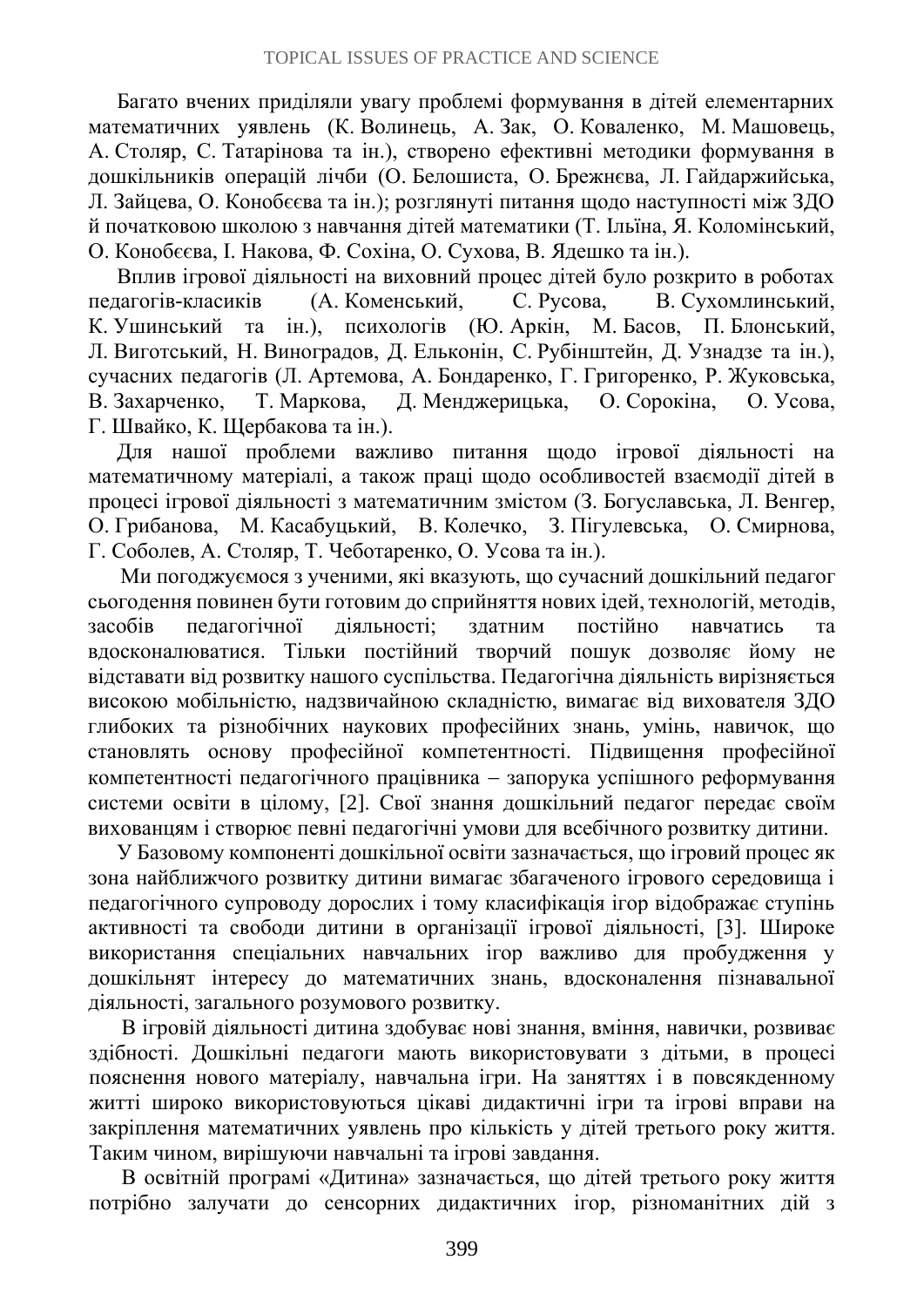предметами та іграшками. Діти цього віку вже вміють виділяти у навколишньому просторі багато предметів і один, два, три, [4].

Розкриємо поняття «рахунок».

Рахунок – це діяльність із кінцевими множинами. Рахунок включає наступні структурні компоненти: мета, процес, результат. Із теорії арифметики відомо, що рахунок – це встановлення взаємно однозначної відповідності елементів між двома порівнюваними множинами. Спочатку лічильна діяльність носить суто практичний характеру: діти починають порівнювати множини, не знаючи про кількість. Таке порівняння дозволить дуже маленькій дитині судити, наприклад, у тому, що їй дали менше цукерок, ніж її братові. Малюк неспроможний сам розповідати, як про це дізнався, але контроль за його поведінкою показують, що це порівняння він робить, зіставляючи один предмет з іншим. Вже найменші діти оволодіють прийомами практичного кількісного зіставлення множин, починають добре розрізняти їх. Багато досліджень показали, що важливе значення має цей етап на подальший розвиток лічильної діяльності дітей. Тим більше, що даному етапу не надавали належного довгий час значення в процесі навчання рахунку дітей трьох років. Навчаючи дітей порівнянню множин шляхом зіставлення елементів одного предмета із елементами іншого, діти до чотирьох років починають чітко розуміти, що множина предметів складається з окремих елементів множини. Слово допомагає виділити елемент із множинності однорідних предметів, рухів. Необхідно вже з раннього віку вчити дітей розрізняти «багато» і «один». Науковці зазначають, що таке маніпулювання з множинами сприймається як перший етап у розвитку лічильної діяльності. Потім виникає інтерес до порівняння величин і множин. Це простежується в дітей віком третього року життя і сприймається як другий етап у розвитку лічильної діяльності, [2].

Саме, у грі діти розкривають і розвивають свої здібності, виявляють власні прагнення, набувають необхідного пізнавально-дослідницького досвіду. Дитяча гра − це підготовка до дорослого життя. Недарма вважають: хто в дитинстві добре та із захопленням грався, коли стане дорослим, працюватиме із таким самим захопленням й отримуватиме задоволення від праці, [1].

Також, вирішальне значення для повноцінного розвитку малюків має своєчасне оволодіння мовою, багатством її висловлювальних і змістовних засобів. Мовлення тісно пов'язане з пізнавальним розвитком дитини, набуттям нею необхідних комунікативних навичок, прищеплення малятам моральноетичних норм, загальнолюдських цінностей: доброти, душевної щирості, правдивості, любові до ближнього, [1].

Відзначимо, що важливу роль у розумовому, інтелектуальному та пізнавальному розвитку дитини третього року життя відіграють математичні ігри.

Метою таких ігор та ігрових вправ з малятами є розширення та збагачення первинної орієнтації в кількісних відношеннях навколишньої дійсності, а також формування певних практичних навичок дітей; що необхідні їм для задоволення пізнавальних потреб. До речі, математичний матеріал доцільно використовувати як основу для розвитку і удосконалення сенсорних дій. Завданням математичних